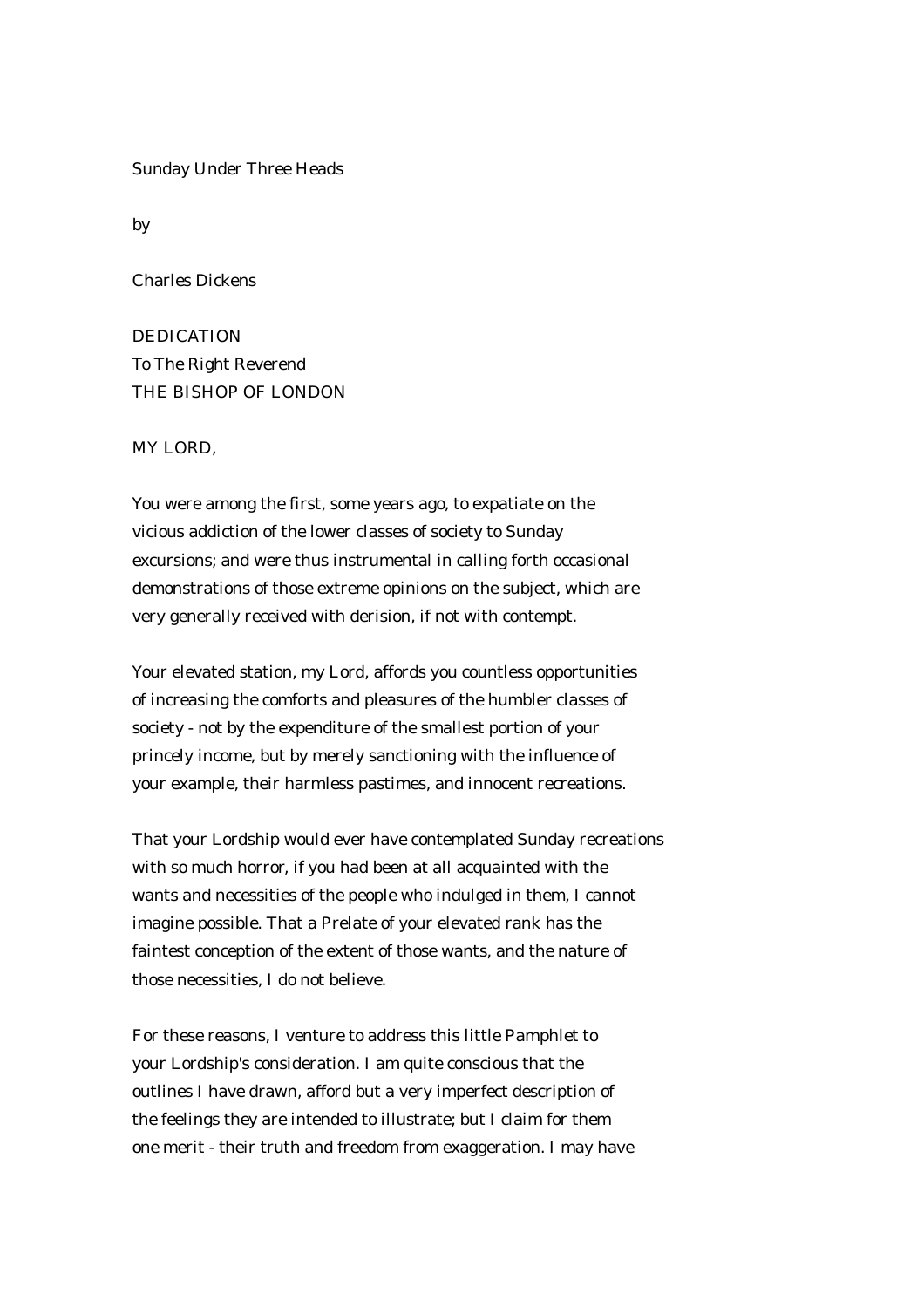fallen short of the mark, but I have never overshot it: and while I have pointed out what appears to me, to be injustice on the part of others, I hope I have carefully abstained from committing it myself.

I am, My Lord, Your Lordship's most obedient, Humble Servant, TIMOTHY SPARKS. JUNE, 1836.

## CHAPTER I - AS IT IS

There are few things from which I derive greater pleasure, than walking through some of the principal streets of London on a fine Sunday, in summer, and watching the cheerful faces of the lively groups with which they are thronged. There is something, to my eyes at least, exceedingly pleasing in the general desire evinced by the humbler classes of society, to appear neat and clean on this their only holiday. There are many grave old persons, I know, who shake their heads with an air of profound wisdom, and tell you that poor people dress too well now-a-days; that when they were children, folks knew their stations in life better; that you may depend upon it, no good will come of this sort of thing in the end, - and so forth: but I fancy I can discern in the fine bonnet of the working-man's wife, or the feather-bedizened hat of his child, no inconsiderable evidence of good feeling on the part of the man himself, and an affectionate desire to expend the few shillings he can spare from his week's wages, in improving the appearance and adding to the happiness of those who are nearest and dearest to him. This may be a very heinous and unbecoming degree of vanity, perhaps, and the money might possibly be applied to better uses; it must not be forgotten, however, that it might very easily be devoted to worse: and if two or three faces can be rendered happy and contented, by a trifling improvement of outward appearance, I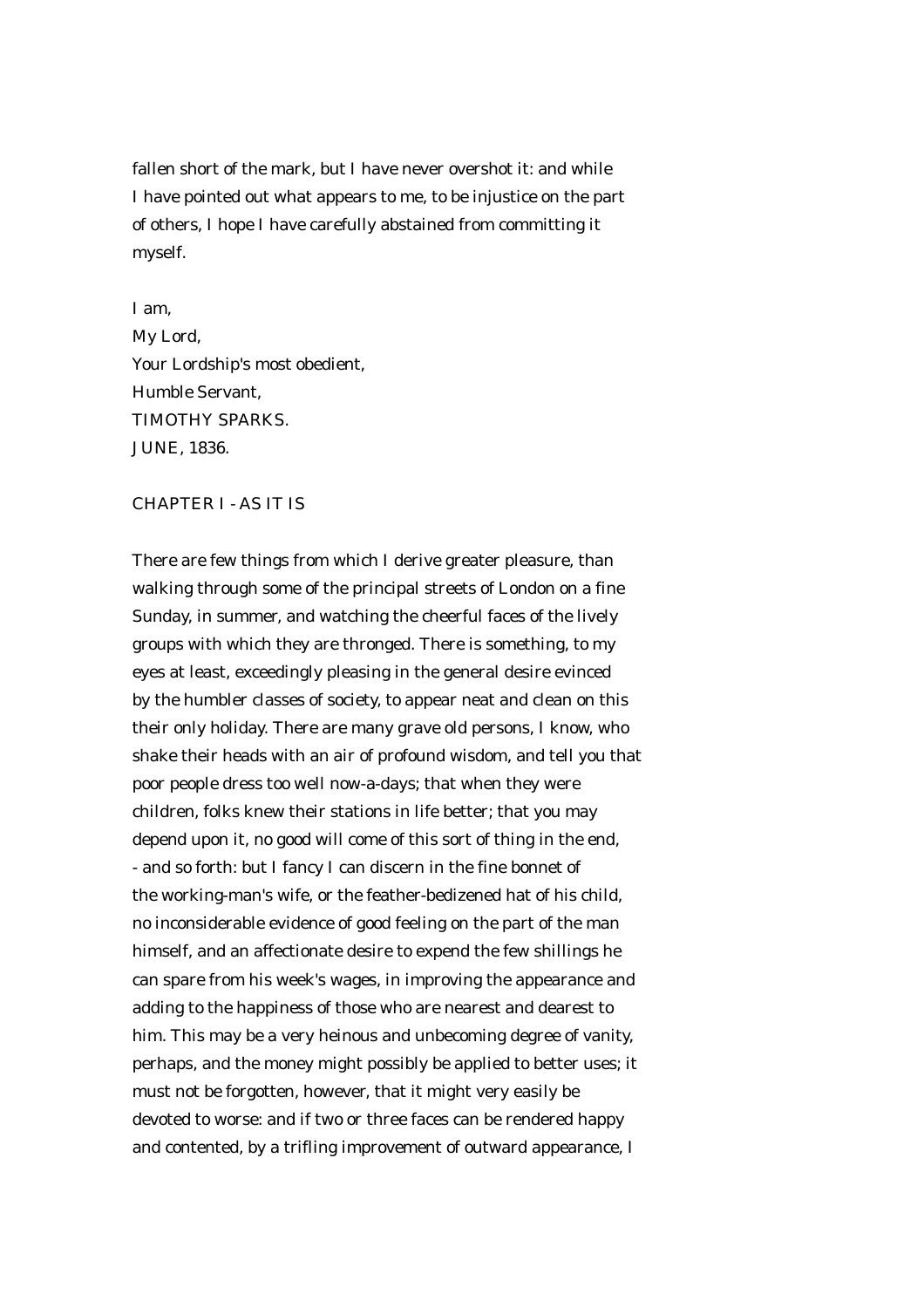cannot help thinking that the object is very cheaply purchased, even at the expense of a smart gown, or a gaudy riband. There is a great deal of very unnecessary cant about the over-dressing of the common people. There is not a manufacturer or tradesman in existence, who would not employ a man who takes a reasonable degree of pride in the appearance of himself and those about him, in preference to a sullen, slovenly fellow, who works doggedly on, regardless of his own clothing and that of his wife and children, and seeming to take pleasure or pride in nothing.

The pampered aristocrat, whose life is one continued round of licentious pleasures and sensual gratifications; or the gloomy enthusiast, who detests the cheerful amusements he can never enjoy, and envies the healthy feelings he can never know, and who would put down the one and suppress the other, until he made the minds of his fellow-beings as besotted and distorted as his own; - neither of these men can by possibility form an adequate notion of what Sunday really is to those whose lives are spent in sedentary or laborious occupations, and who are accustomed to look forward to it through their whole existence, as their only day of rest from toil, and innocent enjoyment.

The sun that rises over the quiet streets of London on a bright Sunday morning, shines till his setting, on gay and happy faces. Here and there, so early as six o'clock, a young man and woman in their best attire, may be seen hurrying along on their way to the house of some acquaintance, who is included in their scheme of pleasure for the day; from whence, after stopping to take "a bit of breakfast," they sally forth, accompanied by several old people, and a whole crowd of young ones, bearing large hand-baskets full of provisions, and Belcher handkerchiefs done up in bundles, with the neck of a bottle sticking out at the top, and closely-packed apples bulging out at the sides, - and away they hurry along the streets leading to the steam-packet wharfs, which are already plentifully sprinkled with parties bound for the same destination. Their good humour and delight know no bounds - for it is a delightful morning,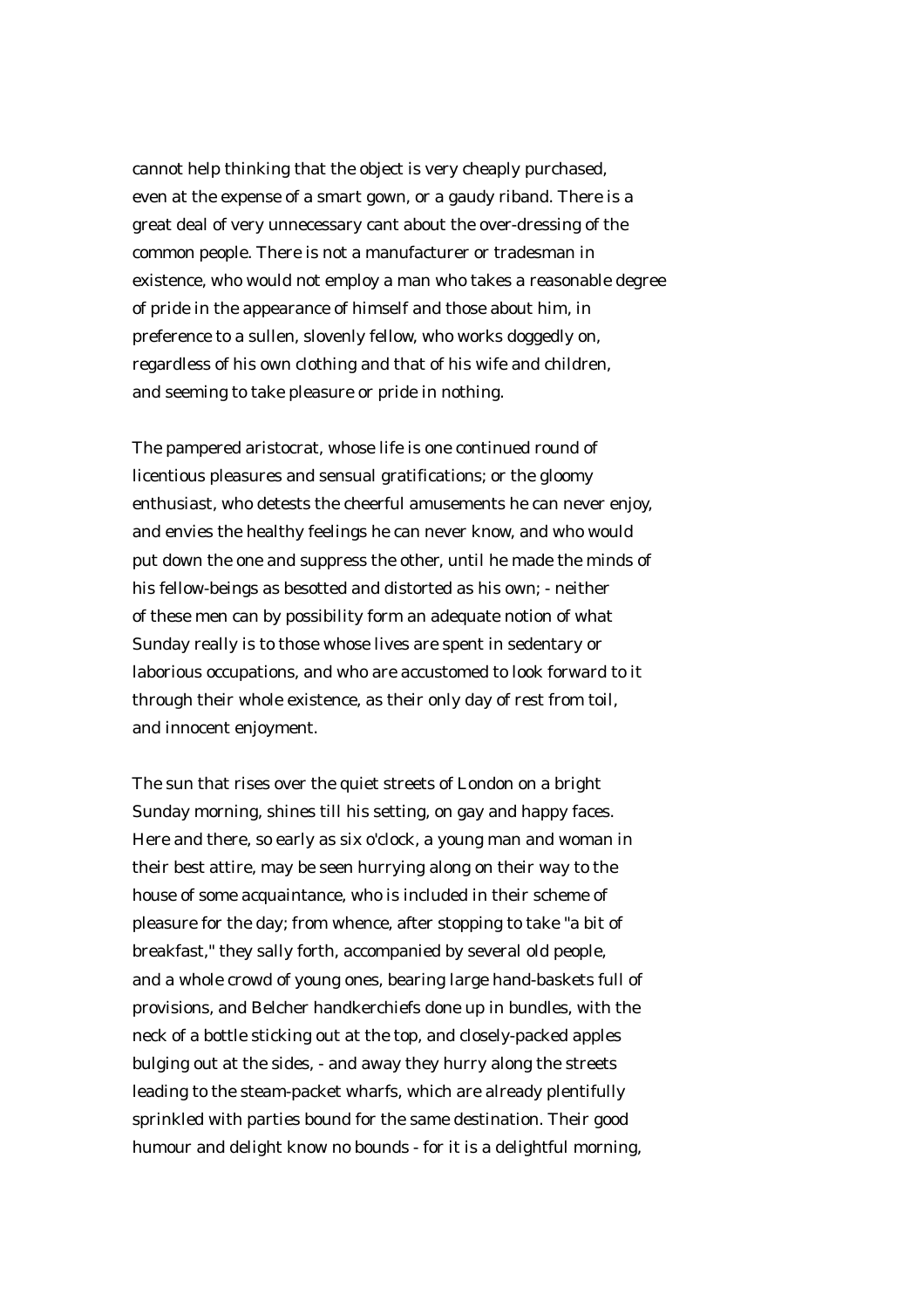all blue over head, and nothing like a cloud in the whole sky; and even the air of the river at London Bridge is something to them, shut up as they have been, all the week, in close streets and heated rooms. There are dozens of steamers to all sorts of places - Gravesend, Greenwich, and Richmond; and such numbers of people, that when you have once sat down on the deck, it is all but a moral impossibility to get up again - to say nothing of walking about, which is entirely out of the question. Away they go, joking and laughing, and eating and drinking, and admiring everything they see, and pleased with everything they hear, to climb Windmill Hill, and catch a glimpse of the rich corn-fields and beautiful orchards of Kent; or to stroll among the fine old trees of Greenwich Park, and survey the wonders of Shooter's Hill and Lady James's Folly; or to glide past the beautiful meadows of Twickenham and Richmond, and to gaze with a delight which only people like them can know, on every lovely object in the fair prospect around. Boat follows boat, and coach succeeds coach, for the next three hours; but all are filled, and all with the same kind of people - neat and clean, cheerful and contented.

They reach their places of destination, and the taverns are crowded; but there is no drunkenness or brawling, for the class of men who commit the enormity of making Sunday excursions, take their families with them: and this in itself would be a check upon them, even if they were inclined to dissipation, which they really are not. Boisterous their mirth may be, for they have all the excitement of feeling that fresh air and green fields can impart to the dwellers in crowded cities, but it is innocent and harmless. The glass is circulated, and the joke goes round; but the one is free from excess, and the other from offence; and nothing but good humour and hilarity prevail.

In streets like Holborn and Tottenham Court Road, which form the central market of a large neighbourhood, inhabited by a vast number of mechanics and poor people, a few shops are open at an early hour of the morning; and a very poor man, with a thin and sickly woman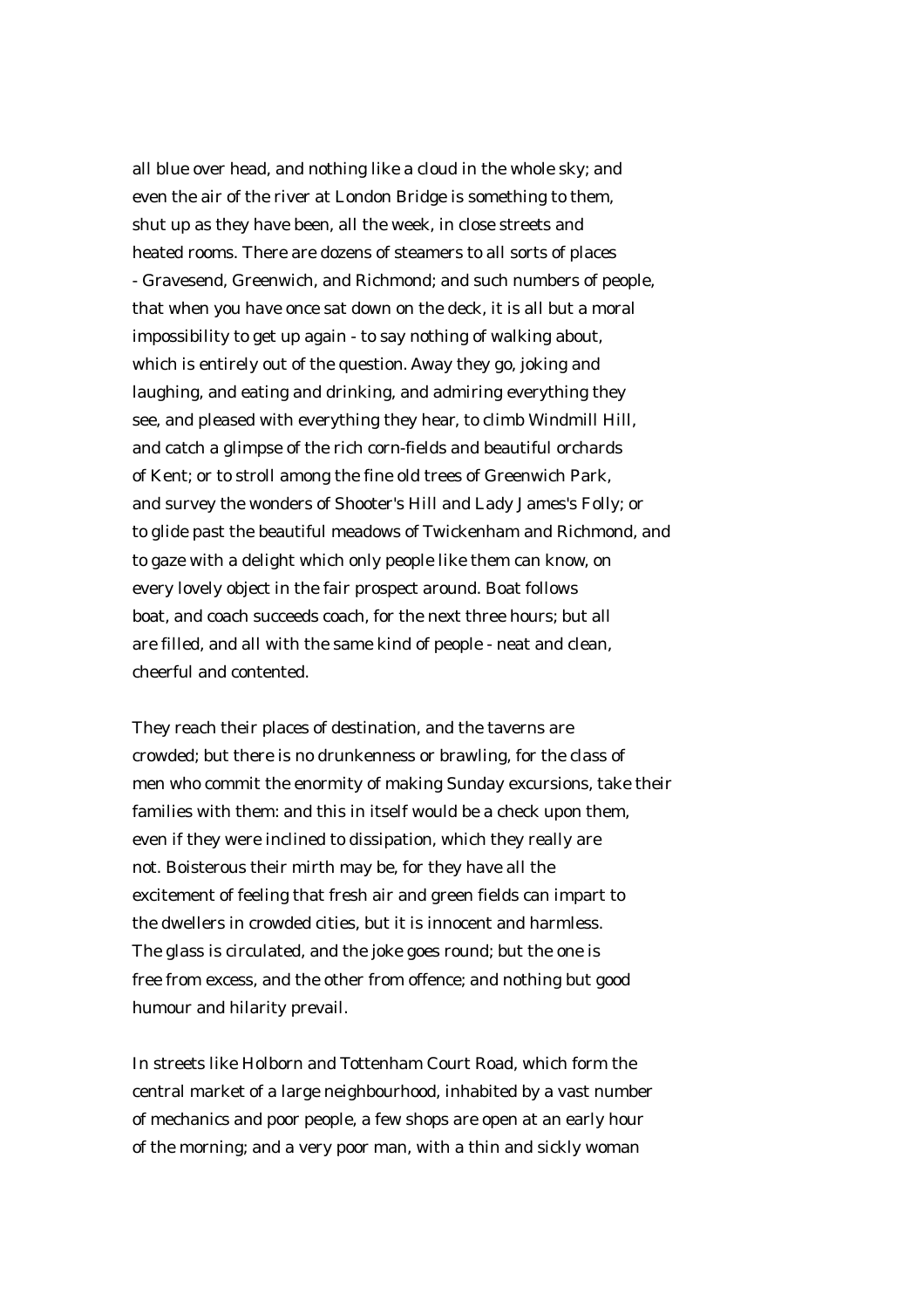by his side, may be seen with their little basket in hand, purchasing the scanty quantity of necessaries they can afford, which the time at which the man receives his wages, or his having a good deal of work to do, or the woman's having been out charing till a late hour, prevented their procuring over-night. The coffee-shops too, at which clerks and young men employed in counting-houses can procure their breakfasts, are also open. This class comprises, in a place like London, an enormous number of people, whose limited means prevent their engaging for their lodgings any other apartment than a bedroom, and who have consequently no alternative but to take their breakfasts at a coffee-shop, or go without it altogether. All these places, however, are quickly closed; and by the time the church bells begin to ring, all appearance of traffic has ceased. And then, what are the signs of immorality that meet the eye? Churches are well filled, and Dissenters' chapels are crowded to suffocation. There is no preaching to empty benches, while the drunken and dissolute populace run riot in the streets.

Here is a fashionable church, where the service commences at a late hour, for the accommodation of such members of the congregation and they are not a few - as may happen to have lingered at the Opera far into the morning of the Sabbath; an excellent contrivance for poising the balance between God and Mammon, and illustrating the ease with which a man's duties to both, may be accommodated and adjusted. How the carriages rattle up, and deposit their richlydressed burdens beneath the lofty portico! The powdered footmen glide along the aisle, place the richly-bound prayer-books on the pew desks, slam the doors, and hurry away, leaving the fashionable members of the congregation to inspect each other through their glasses, and to dazzle and glitter in the eyes of the few shabby people in the free seats. The organ peals forth, the hired singers commence a short hymn, and the congregation condescendingly rise, stare about them, and converse in whispers. The clergyman enters the reading-desk, - a young man of noble family and elegant demeanour, notorious at Cambridge for his knowledge of horse-flesh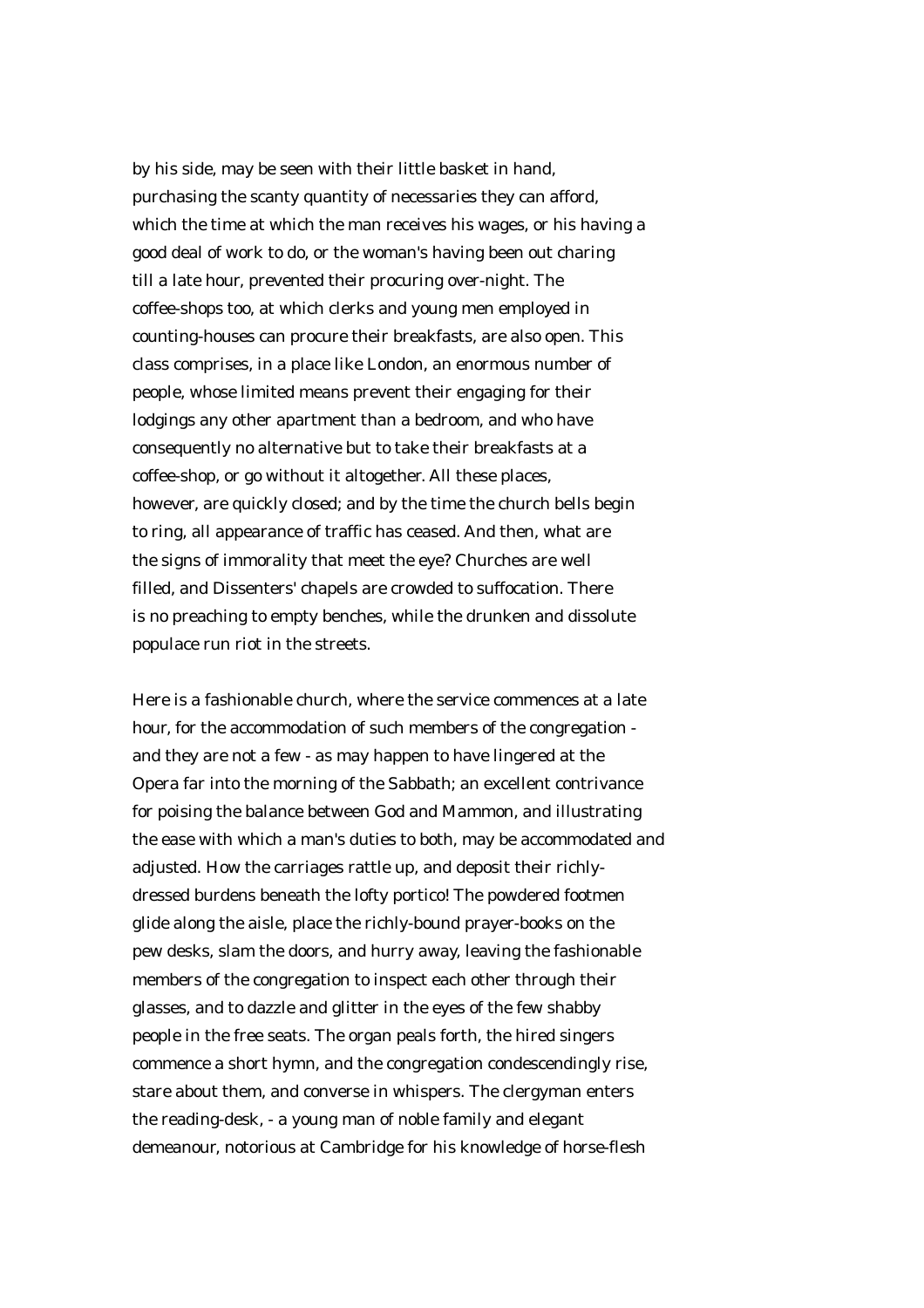and dancers, and celebrated at Eton for his hopeless stupidity. The service commences. Mark the soft voice in which he reads, and the impressive manner in which he applies his white hand, studded with brilliants, to his perfumed hair. Observe the graceful emphasis with which he offers up the prayers for the King, the Royal Family, and all the Nobility; and the nonchalance with which he hurries over the more uncomfortable portions of the service, the seventh commandment for instance, with a studied regard for the taste and feeling of his auditors, only to be equalled by that displayed by the sleek divine who succeeds him, who murmurs, in a voice kept down by rich feeding, most comfortable doctrines for exactly twelve minutes, and then arrives at the anxiously expected 'Now to God,' which is the signal for the dismissal of the congregation. The organ is again heard; those who have been asleep wake up, and those who have kept awake, smile and seem greatly relieved; bows and congratulations are exchanged, the livery servants are all bustle and commotion, bang go the steps, up jump the footmen, and off rattle the carriages: the inmates discoursing on the dresses of the congregation, and congratulating themselves on having set so excellent an example to the community in general, and Sunday-pleasurers in particular.

Enter a less orthodox place of religious worship, and observe the contrast. A small close chapel with a white-washed wall, and plain deal pews and pulpit, contains a closely-packed congregation, as different in dress, as they are opposed in manner, to that we have just quitted. The hymn is sung - not by paid singers, but by the whole assembly at the loudest pitch of their voices, unaccompanied by any musical instrument, the words being given out, two lines at a time, by the clerk. There is something in the sonorous quavering of the harsh voices, in the lank and hollow faces of the men, and the sour solemnity of the women, which bespeaks this a strong-hold of intolerant zeal and ignorant enthusiasm. The preacher enters the pulpit. He is a coarse, hard-faced man of forbidding aspect, clad in rusty black, and bearing in his hand a small plain Bible from which he selects some passage for his text, while the hymn is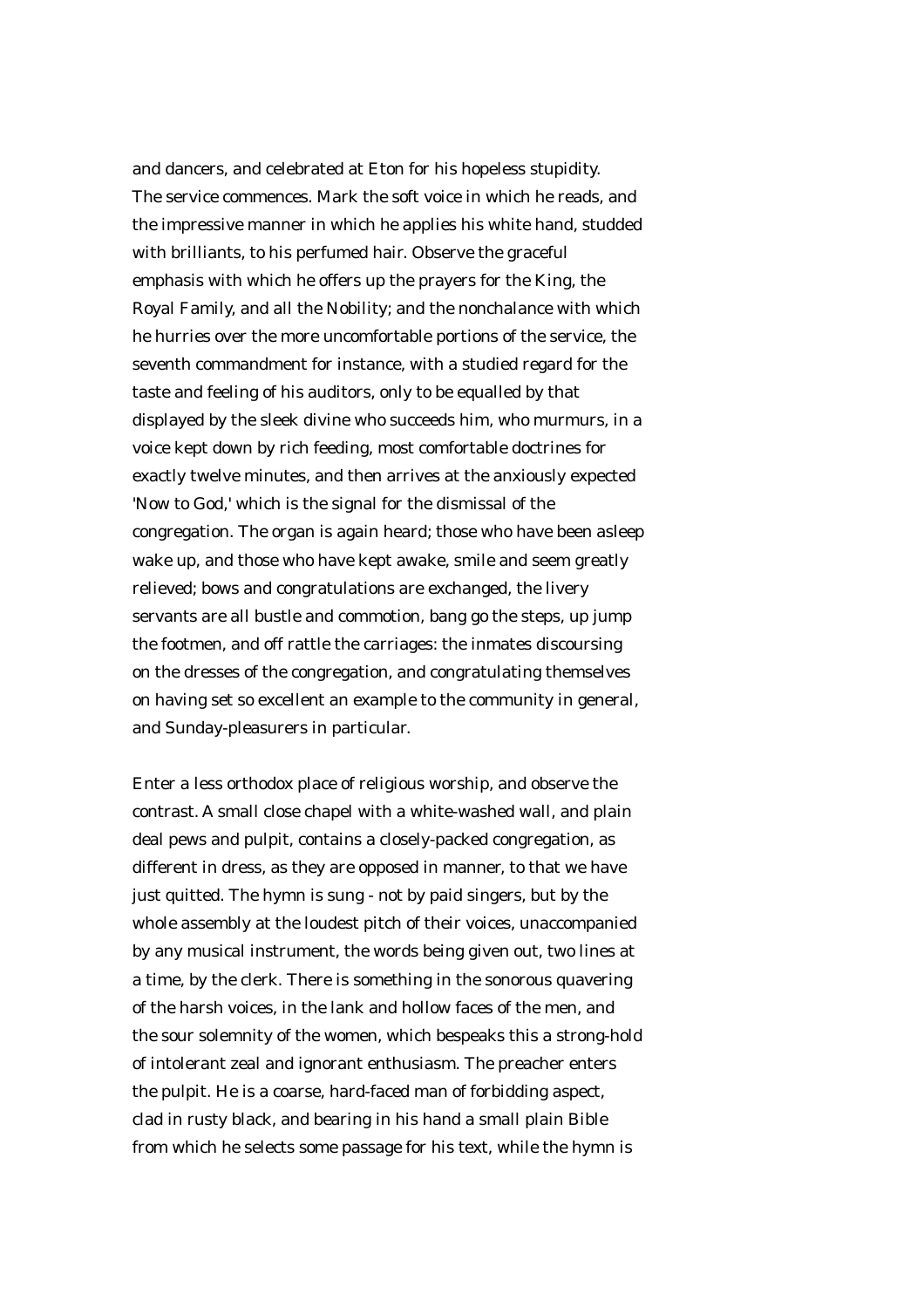concluding. The congregation fall upon their knees, and are hushed into profound stillness as he delivers an extempore prayer, in which he calls upon the Sacred Founder of the Christian faith to bless his ministry, in terms of disgusting and impious familiarity not to be described. He begins his oration in a drawling tone, and his hearers listen with silent attention. He grows warmer as he proceeds with his subject, and his gesticulation becomes proportionately violent. He clenches his fists, beats the book upon the desk before him, and swings his arms wildly about his head. The congregation murmur their acquiescence in his doctrines: and a short groan, occasionally bears testimony to the moving nature of his eloquence. Encouraged by these symptoms of approval, and working himself up to a pitch of enthusiasm amounting almost to frenzy, he denounces sabbath-breakers with the direst vengeance of offended Heaven. He stretches his body half out of the pulpit, thrusts forth his arms with frantic gestures, and blasphemously calls upon The Deity to visit with eternal torments, those who turn aside from the word, as interpreted and preached by - himself. A low moaning is heard, the women rock their bodies to and fro, and wring their hands; the preacher's fervour increases, the perspiration starts upon his brow, his face is flushed, and he clenches his hands convulsively, as he draws a hideous and appalling picture of the horrors preparing for the wicked in a future state. A great excitement is visible among his hearers, a scream is heard, and some young girl falls senseless on the floor. There is a momentary rustle, but it is only for a moment - all eyes are turned towards the preacher. He pauses, passes his handkerchief across his face, and looks complacently round. His voice resumes its natural tone, as with mock humility he offers up a thanksgiving for having been successful in his efforts, and having been permitted to rescue one sinner from the path of evil. He sinks back into his seat, exhausted with the violence of his ravings; the girl is removed, a hymn is sung, a petition for some measure for securing the better observance of the Sabbath, which has been prepared by the good man, is read; and his worshipping admirers struggle who shall be the first to sign it.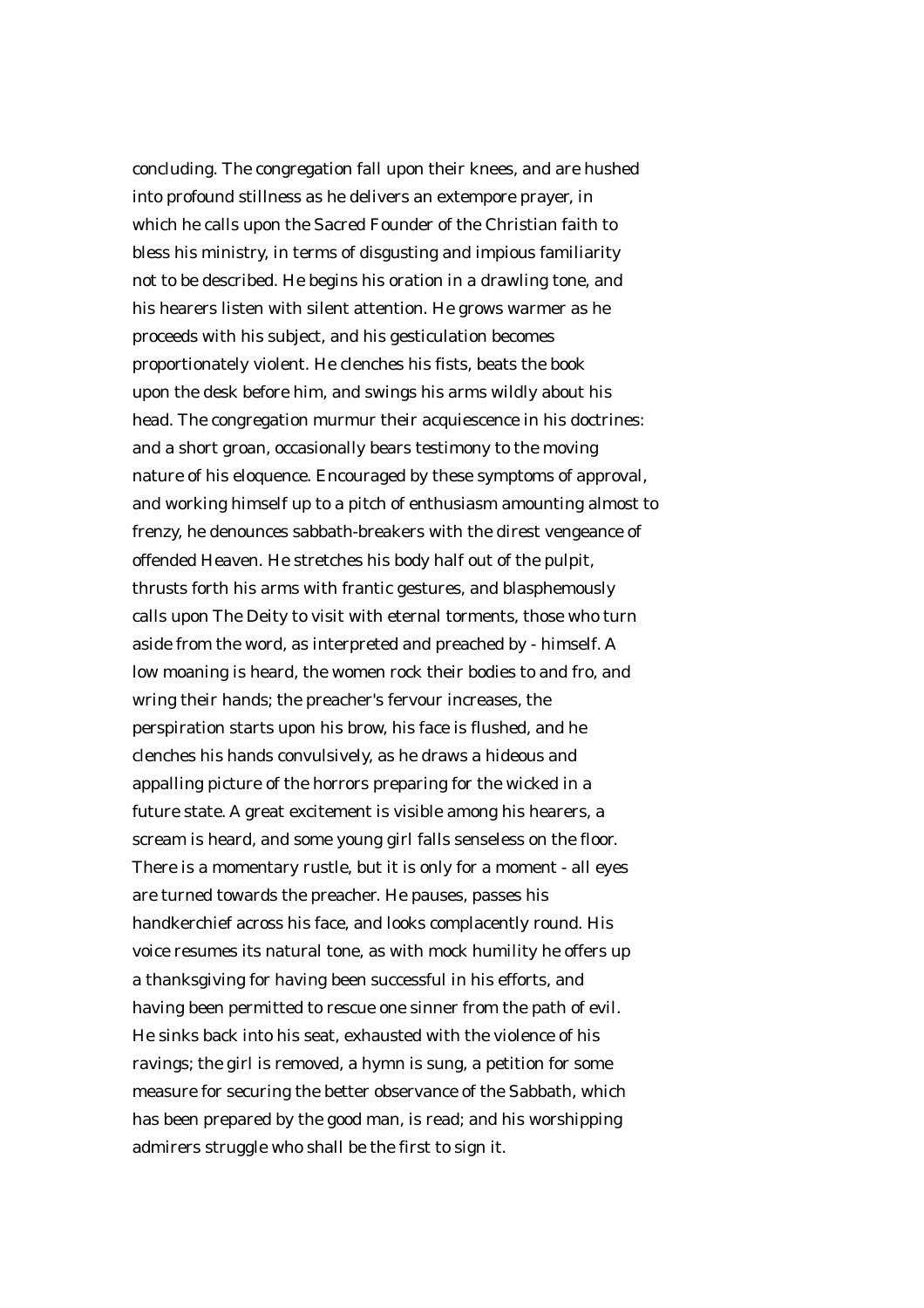But the morning service has concluded, and the streets are again crowded with people. Long rows of cleanly-dressed charity children, preceded by a portly beadle and a withered schoolmaster, are returning to their welcome dinner; and it is evident, from the number of men with beer-trays who are running from house to house, that no inconsiderable portion of the population are about to take theirs at this early hour. The bakers' shops in the humbler suburbs especially, are filled with men, women, and children, each anxiously waiting for the Sunday dinner. Look at the group of children who surround that working man who has just emerged from the baker's shop at the corner of the street, with the reeking dish, in which a diminutive joint of mutton simmers above a vast heap of half-browned potatoes. How the young rogues clap their hands, and dance round their father, for very joy at the prospect of the feast: and how anxiously the youngest and chubbiest of the lot, lingers on tiptoe by his side, trying to get a peep into the interior of the dish. They turn up the street, and the chubbyfaced boy trots on as fast as his little legs will carry him, to herald the approach of the dinner to 'Mother' who is standing with a baby in her arms on the doorstep, and who seems almost as pleased with the whole scene as the children themselves; whereupon 'baby' not precisely understanding the importance of the business in hand, but clearly perceiving that it is something unusually lively, kicks and crows most lustily, to the unspeakable delight of all the children and both the parents: and the dinner is borne into the house amidst a shouting of small voices, and jumping of fat legs, which would fill Sir Andrew Agnew with astonishment; as well it might, seeing that Baronets, generally speaking, eat pretty comfortable dinners all the week through, and cannot be expected to understand what people feel, who only have a meat dinner on one day out of every seven.

The bakings being all duly consigned to their respective owners, and the beer-man having gone his rounds, the church bells ring for afternoon service, the shops are again closed, and the streets are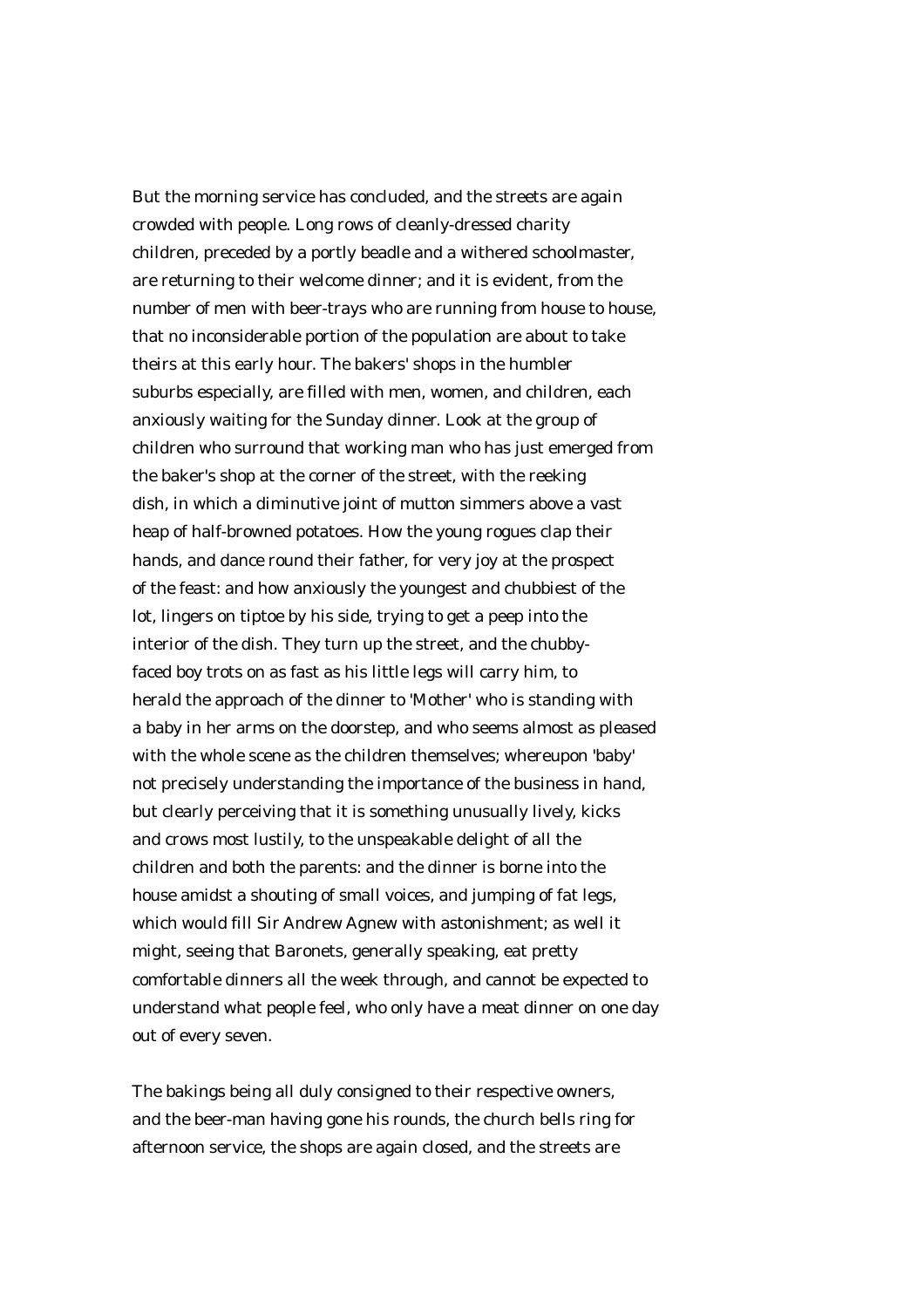more than ever thronged with people; some who have not been to church in the morning, going to it now; others who have been to church, going out for a walk; and others - let us admit the full measure of their guilt - going for a walk, who have not been to church at all. I am afraid the smart servant of all work, who has been loitering at the corner of the square for the last ten minutes, is one of the latter class. She is evidently waiting for somebody, and though she may have made up her mind to go to church with him one of these mornings, I don't think they have any such intention on this particular afternoon. Here he is, at last. The white trousers, blue coat, and yellow waistcoat - and more especially that cock of the hat - indicate, as surely as inanimate objects can, that Chalk Farm and not the parish church, is their destination. The girl colours up, and puts out her hand with a very awkward affectation of indifference. He gives it a gallant squeeze, and away they walk, arm in arm, the girl just looking back towards her 'place' with an air of conscious self-importance, and nodding to her fellow-servant who has gone up to the two-pair-ofstairs window, to take a full view of 'Mary's young man,' which being communicated to William, he takes off his hat to the fellowservant: a proceeding which affords unmitigated satisfaction to all parties, and impels the fellow-servant to inform Miss Emily confidentially, in the course of the evening, 'that the young man as Mary keeps company with, is one of the most genteelest young men as ever she see.'

The two young people who have just crossed the road, and are following this happy couple down the street, are a fair specimen of another class of Sunday - pleasurers. There is a dapper smartness, struggling through very limited means, about the young man, which induces one to set him down at once as a junior clerk to a tradesman or attorney. The girl no one could possibly mistake. You may tell a young woman in the employment of a large dressmaker, at any time, by a certain neatness of cheap finery and humble following of fashion, which pervade her whole attire; but unfortunately there are other tokens not to be misunderstood - the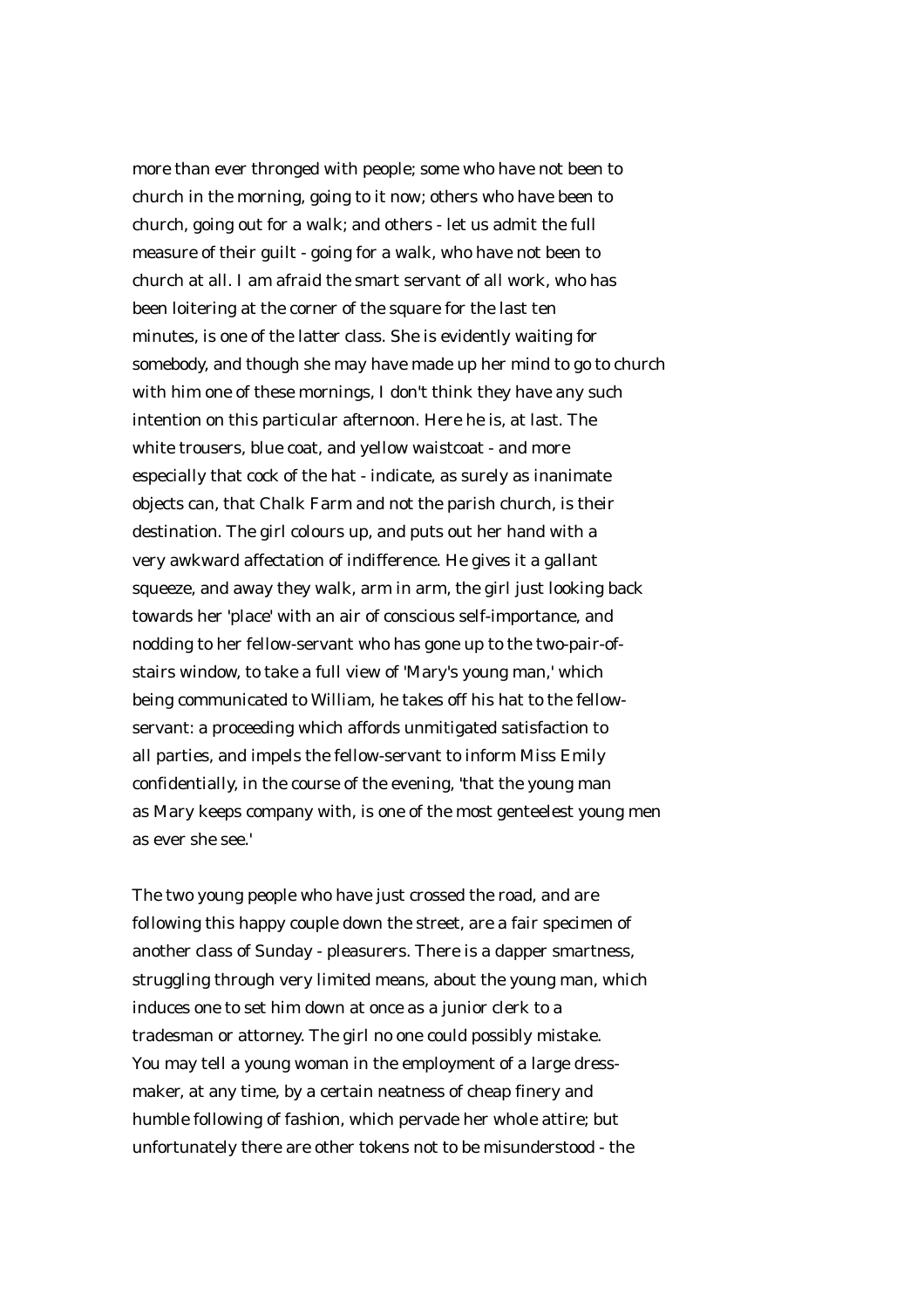pale face with its hectic bloom, the slight distortion of form which no artifice of dress can wholly conceal, the unhealthy stoop, and the short cough - the effects of hard work and close application to a sedentary employment, upon a tender frame. They turn towards the fields. The girl's countenance brightens, and an unwonted glow rises in her face. They are going to Hampstead or Highgate, to spend their holiday afternoon in some place where they can see the sky, the fields, and trees, and breathe for an hour or two the pure air, which so seldom plays upon that poor girl's form, or exhilarates her spirits.

I would to God, that the iron-hearted man who would deprive such people as these of their only pleasures, could feel the sinking of heart and soul, the wasting exhaustion of mind and body, the utter prostration of present strength and future hope, attendant upon that incessant toil which lasts from day to day, and from month to month; that toil which is too often protracted until the silence of midnight, and resumed with the first stir of morning. How marvellously would his ardent zeal for other men's souls, diminish after a short probation, and how enlightened and comprehensive would his views of the real object and meaning of the institution of the Sabbath become!

The afternoon is far advanced - the parks and public drives are crowded. Carriages, gigs, phaetons, stanhopes, and vehicles of every description, glide smoothly on. The promenades are filled with loungers on foot, and the road is thronged with loungers on horseback. Persons of every class are crowded together, here, in one dense mass. The plebeian, who takes his pleasure on no day but Sunday, jostles the patrician, who takes his, from year's end to year's end. You look in vain for any outward signs of profligacy or debauchery. You see nothing before you but a vast number of people, the denizens of a large and crowded city, in the needful and rational enjoyment of air and exercise.

It grows dusk. The roads leading from the different places of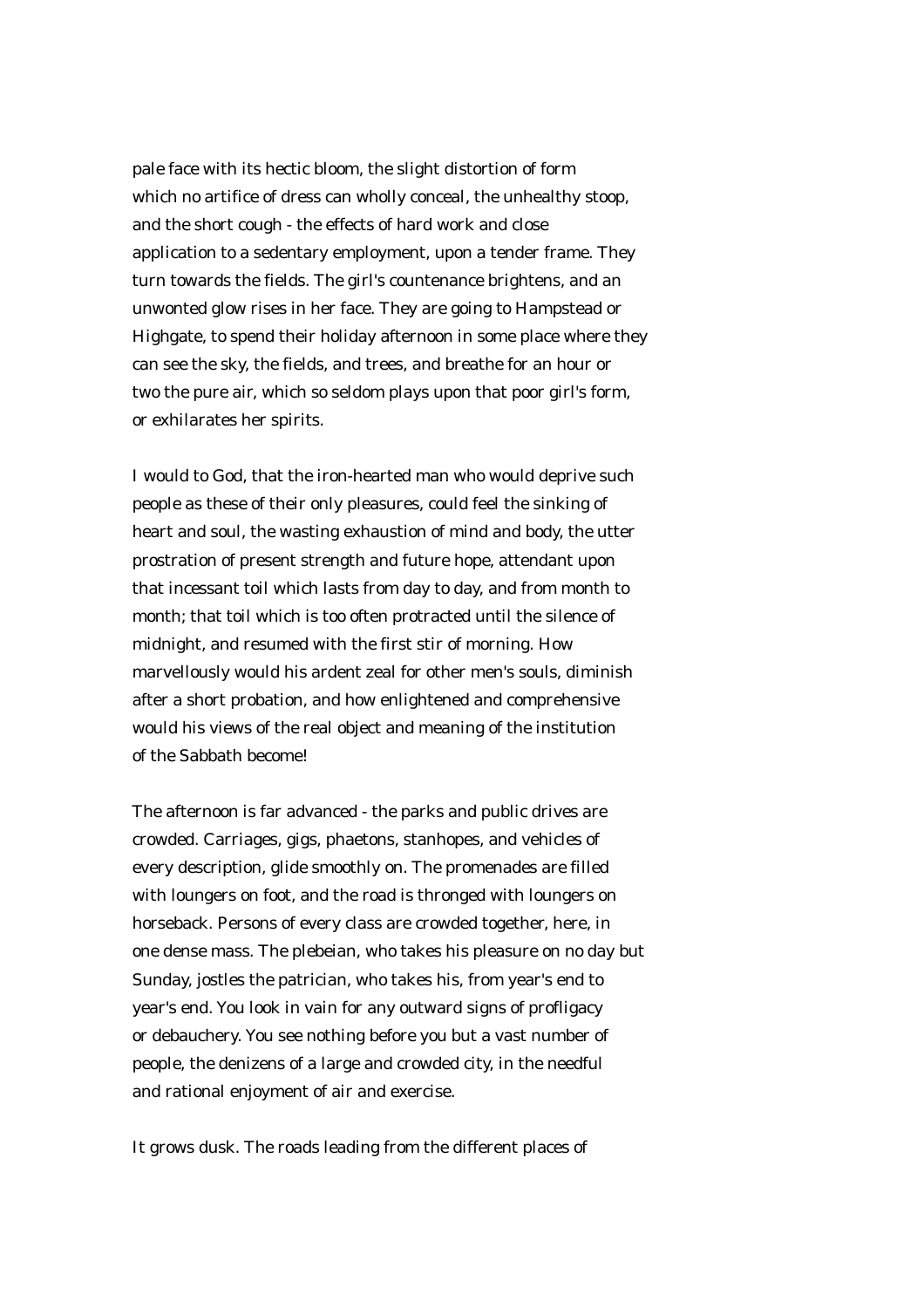suburban resort, are crowded with people on their return home, and the sound of merry voices rings through the gradually darkening fields. The evening is hot and sultry. The rich man throws open the sashes of his spacious dining-room, and quaffs his iced wine in splendid luxury. The poor man, who has no room to take his meals in, but the close apartment to which he and his family have been confined throughout the week, sits in the tea-garden of some famous tavern, and drinks his beer in content and comfort. The fields and roads are gradually deserted, the crowd once more pour into the streets, and disperse to their several homes; and by midnight all is silent and quiet, save where a few stragglers linger beneath the window of some great man's house, to listen to the strains of music from within: or stop to gaze upon the splendid carriages which are waiting to convey the guests from the dinner-party of an Earl.

There is a darker side to this picture, on which, so far from its being any part of my purpose to conceal it, I wish to lay particular stress. In some parts of London, and in many of the manufacturing towns of England, drunkenness and profligacy in their most disgusting forms, exhibit in the open streets on Sunday, a sad and a degrading spectacle. We need go no farther than St. Giles's, or Drury Lane, for sights and scenes of a most repulsive nature. Women with scarcely the articles of apparel which common decency requires, with forms bloated by disease, and faces rendered hideous by habitual drunkenness - men reeling and staggering along children in rags and filth - whole streets of squalid and miserable appearance, whose inhabitants are lounging in the public road, fighting, screaming, and swearing - these are the common objects which present themselves in, these are the well-known characteristics of, that portion of London to which I have just referred.

And why is it, that all well-disposed persons are shocked, and public decency scandalised, by such exhibitions?

These people are poor - that is notorious. It may be said that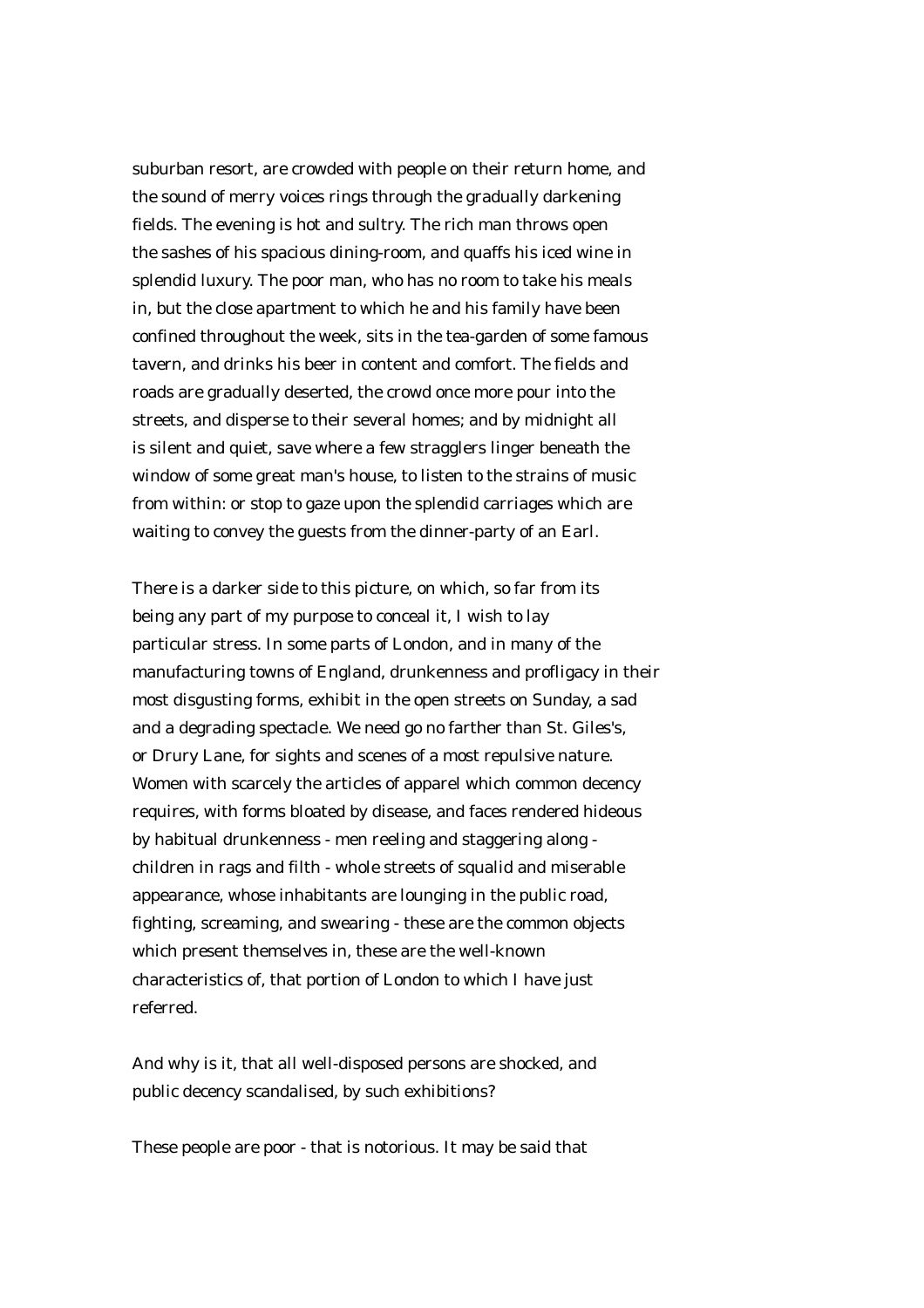they spend in liquor, money with which they might purchase necessaries, and there is no denying the fact; but let it be remembered that even if they applied every farthing of their earnings in the best possible way, they would still be very - very poor. Their dwellings are necessarily uncomfortable, and to a certain degree unhealthy. Cleanliness might do much, but they are too crowded together, the streets are too narrow, and the rooms too small, to admit of their ever being rendered desirable habitations. They work very hard all the week. We know that the effect of prolonged and arduous labour, is to produce, when a period of rest does arrive, a sensation of lassitude which it requires the application of some stimulus to overcome. What stimulus have they? Sunday comes, and with it a cessation of labour. How are they to employ the day, or what inducement have they to employ it, in recruiting their stock of health? They see little parties, on pleasure excursions, passing through the streets; but they cannot imitate their example, for they have not the means. They may walk, to be sure, but it is exactly the inducement to walk that they require. If every one of these men knew, that by taking the trouble to walk two or three miles he would be enabled to share in a good game of cricket, or some athletic sport, I very much question whether any of them would remain at home.

But you hold out no inducement, you offer no relief from listlessness, you provide nothing to amuse his mind, you afford him no means of exercising his body. Unwashed and unshaven, he saunters moodily about, weary and dejected. In lieu of the wholesome stimulus he might derive from nature, you drive him to the pernicious excitement to be gained from art. He flies to the gin-shop as his only resource; and when, reduced to a worse level than the lowest brute in the scale of creation, he lies wallowing in the kennel, your saintly lawgivers lift up their hands to heaven, and exclaim for a law which shall convert the day intended for rest and cheerfulness, into one of universal gloom, bigotry, and persecution.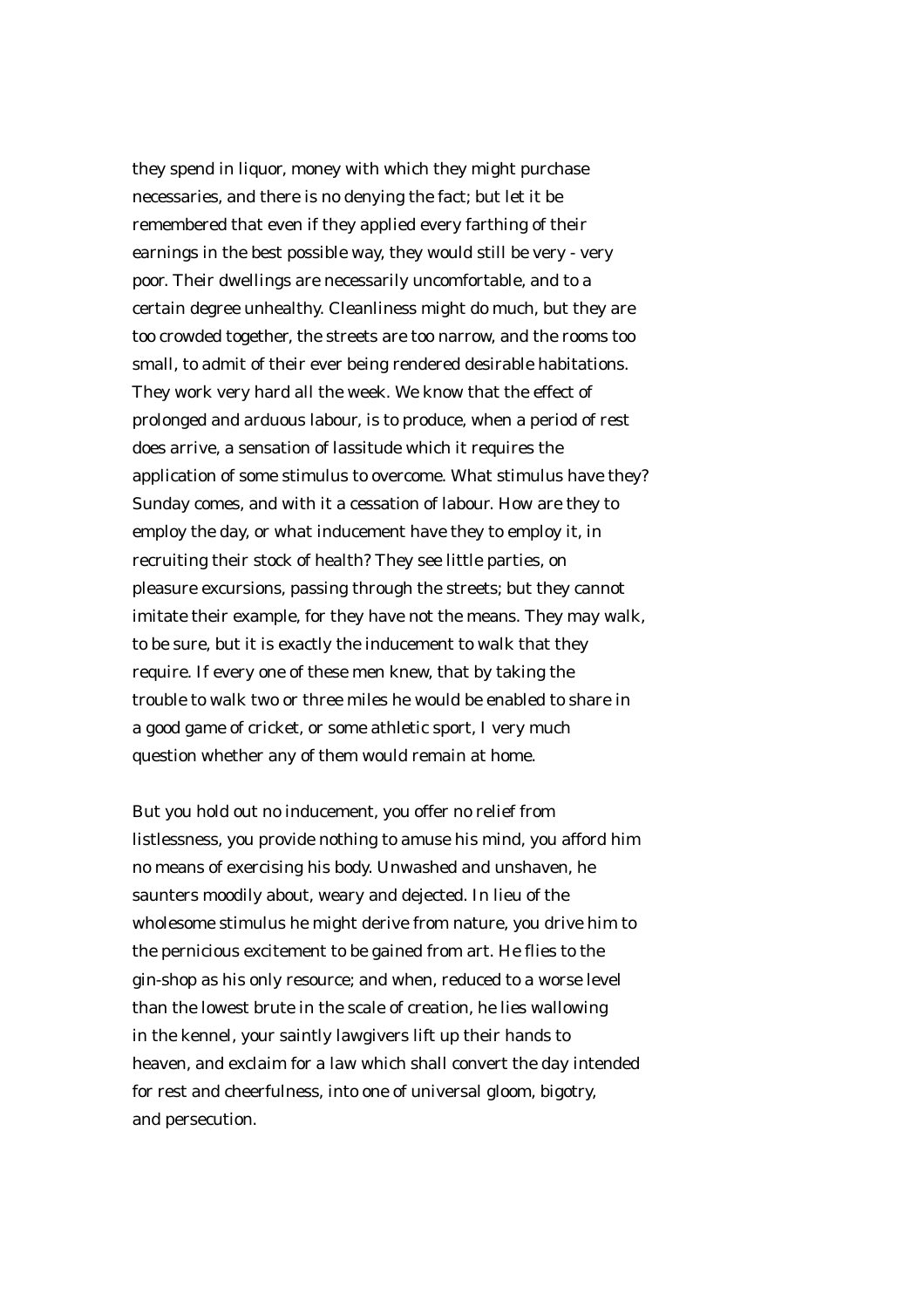## CHAPTER II - AS SABBATH BILLS WOULD MAKE IT

The provisions of the bill introduced into the House of Commons by Sir Andrew Agnew, and thrown out by that House on the motion for the second reading, on the 18th of May in the present year, by a majority of 32, may very fairly be taken as a test of the length to which the fanatics, of which the honourable Baronet is the distinguished leader, are prepared to go. No test can be fairer; because while on the one hand this measure may be supposed to exhibit all that improvement which mature reflection and long deliberation may have suggested, so on the other it may very reasonably be inferred, that if it be quite as severe in its provisions, and to the full as partial in its operation, as those which have preceded it and experienced a similar fate, the disease under which the honourable Baronet and his friends labour, is perfectly hopeless, and beyond the reach of cure.

The proposed enactments of the bill are briefly these:- All work is prohibited on the Lord's day, under heavy penalties, increasing with every repetition of the offence. There are penalties for keeping shops open - penalties for drunkenness - penalties for keeping open houses of entertainment - penalties for being present at any public meeting or assembly - penalties for letting carriages, and penalties for hiring them - penalties for travelling in steam-boats, and penalties for taking passengers - penalties on vessels commencing their voyage on Sunday - penalties on the owners of cattle who suffer them to be driven on the Lord's day penalties on constables who refuse to act, and penalties for resisting them when they do. In addition to these trifles, the constables are invested with arbitrary, vexatious, and most extensive powers; and all this in a bill which sets out with a hypocritical and canting declaration that 'nothing is more acceptable to God than the TRUE AND SINCERE worship of Him according to His holy will, and that it is the bounden duty of Parliament to promote the observance of the Lord's day, by protecting every class of society against being required to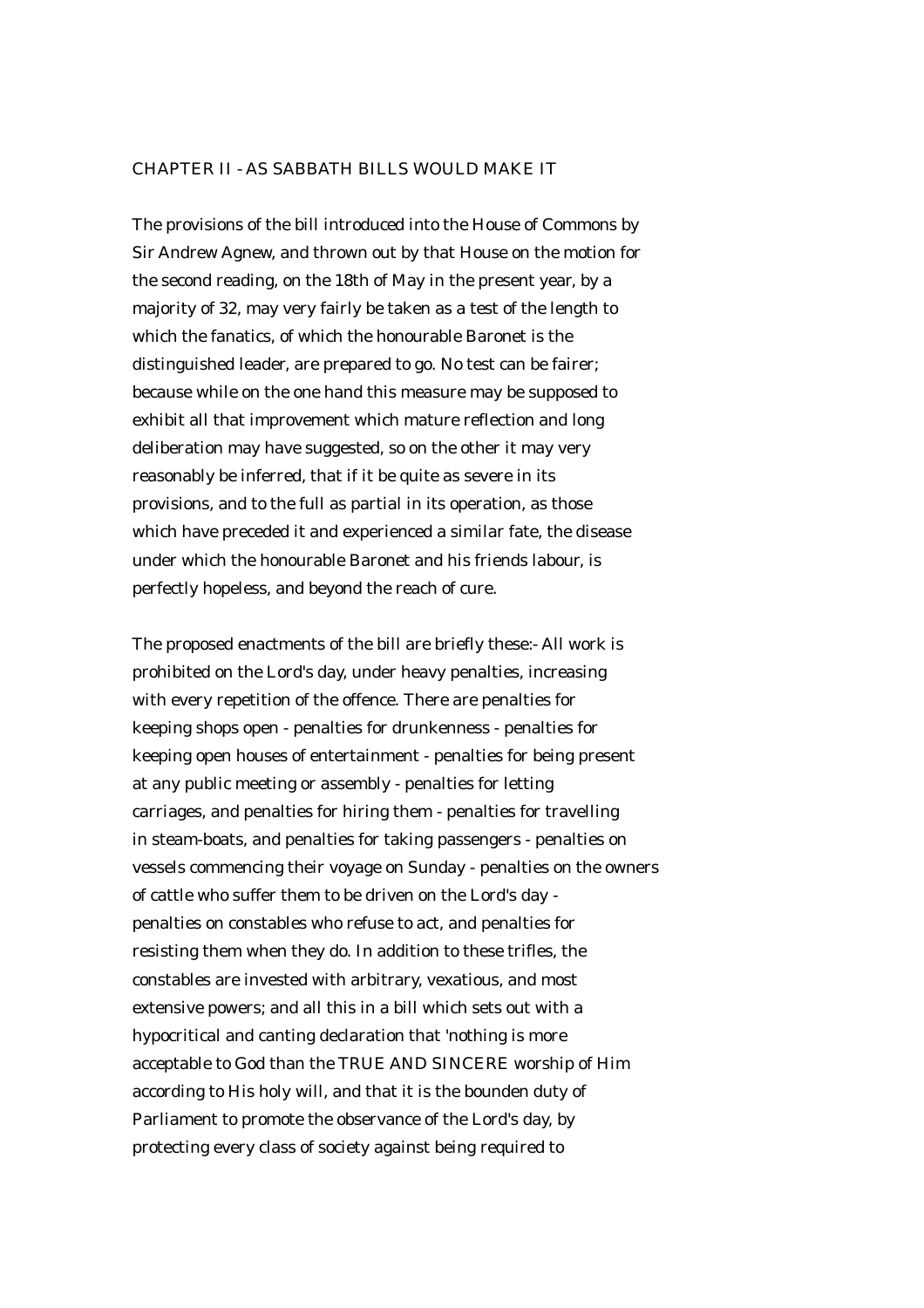sacrifice their comfort, health, religious privileges, and conscience, for the convenience, enjoyment, or supposed advantage of any other class on the Lord's day'! The idea of making a man truly moral through the ministry of constables, and sincerely religious under the influence of penalties, is worthy of the mind which could form such a mass of monstrous absurdity as this bill is composed of.

The House of Commons threw the measure out certainly, and by so doing retrieved the disgrace - so far as it could be retrieved - of placing among the printed papers of Parliament, such an egregious specimen of legislative folly; but there was a degree of delicacy and forbearance about the debate that took place, which I cannot help thinking as unnecessary and uncalled for, as it is unusual in Parliamentary discussions. If it had been the first time of Sir Andrew Agnew's attempting to palm such a measure upon the country, we might well understand, and duly appreciate, the delicate and compassionate feeling due to the supposed weakness and imbecility of the man, which prevented his proposition being exposed in its true colours, and induced this Hon. Member to bear testimony to his excellent motives, and that Noble Lord to regret that he could not - although he had tried to do so - adopt any portion of the bill. But when these attempts have been repeated, again and again; when Sir Andrew Agnew has renewed them session after session, and when it has become palpably evident to the whole House that

His impudence of proof in every trial, Kens no polite, and heeds no plain denial -

it really becomes high time to speak of him and his legislation, as they appear to deserve, without that gloss of politeness, which is all very well in an ordinary case, but rather out of place when the liberties and comforts of a whole people are at stake.

In the first place, it is by no means the worst characteristic of this bill, that it is a bill of blunders: it is, from beginning to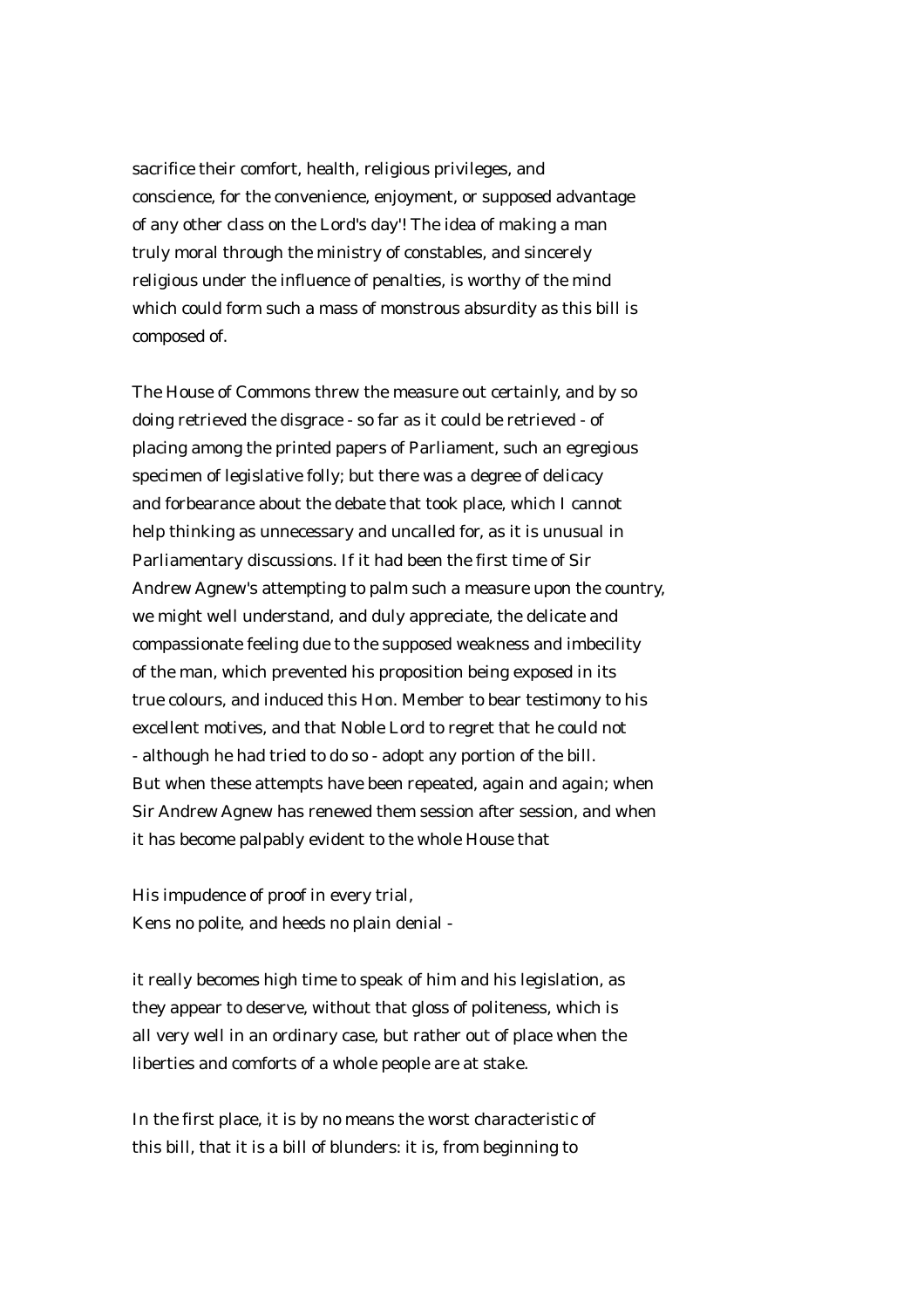end, a piece of deliberate cruelty, and crafty injustice. If the rich composed the whole population of this country, not a single comfort of one single man would be affected by it. It is directed exclusively, and without the exception of a solitary instance, against the amusements and recreations of the poor. This was the bait held out by the Hon. Baronet to a body of men, who cannot be supposed to have any very strong sympathies in common with the poor, because they cannot understand their sufferings or their struggles. This is the bait, which will in time prevail, unless public attention is awakened, and public feeling exerted, to prevent it.

Take the very first clause, the provision that no man shall be allowed to work on Sunday - 'That no person, upon the Lord's day, shall do, or hire, or employ any person to do any manner of labour, or any work of his or her ordinary calling.' What class of persons does this affect? The rich man? No. Menial servants, both male and female, are specially exempted from the operation of the bill. 'Menial servants' are among the poor people. The bill has no regard for them. The Baronet's dinner must be cooked on Sunday, the Bishop's horses must be groomed, and the Peer's carriage must be driven. So the menial servants are put utterly beyond the pale of grace; - unless indeed, they are to go to heaven through the sanctity of their masters, and possibly they might think even that, rather an uncertain passport.

There is a penalty for keeping open, houses of entertainment. Now, suppose the bill had passed, and that half-a-dozen adventurous licensed victuallers, relying upon the excitement of public feeling on the subject, and the consequent difficulty of conviction (this is by no means an improbable supposition), had determined to keep their houses and gardens open, through the whole Sunday afternoon, in defiance of the law. Every act of hiring or working, every act of buying or selling, or delivering, or causing anything to be bought or sold, is specifically made a separate offence - mark the effect. A party, a man and his wife and children, enter a tea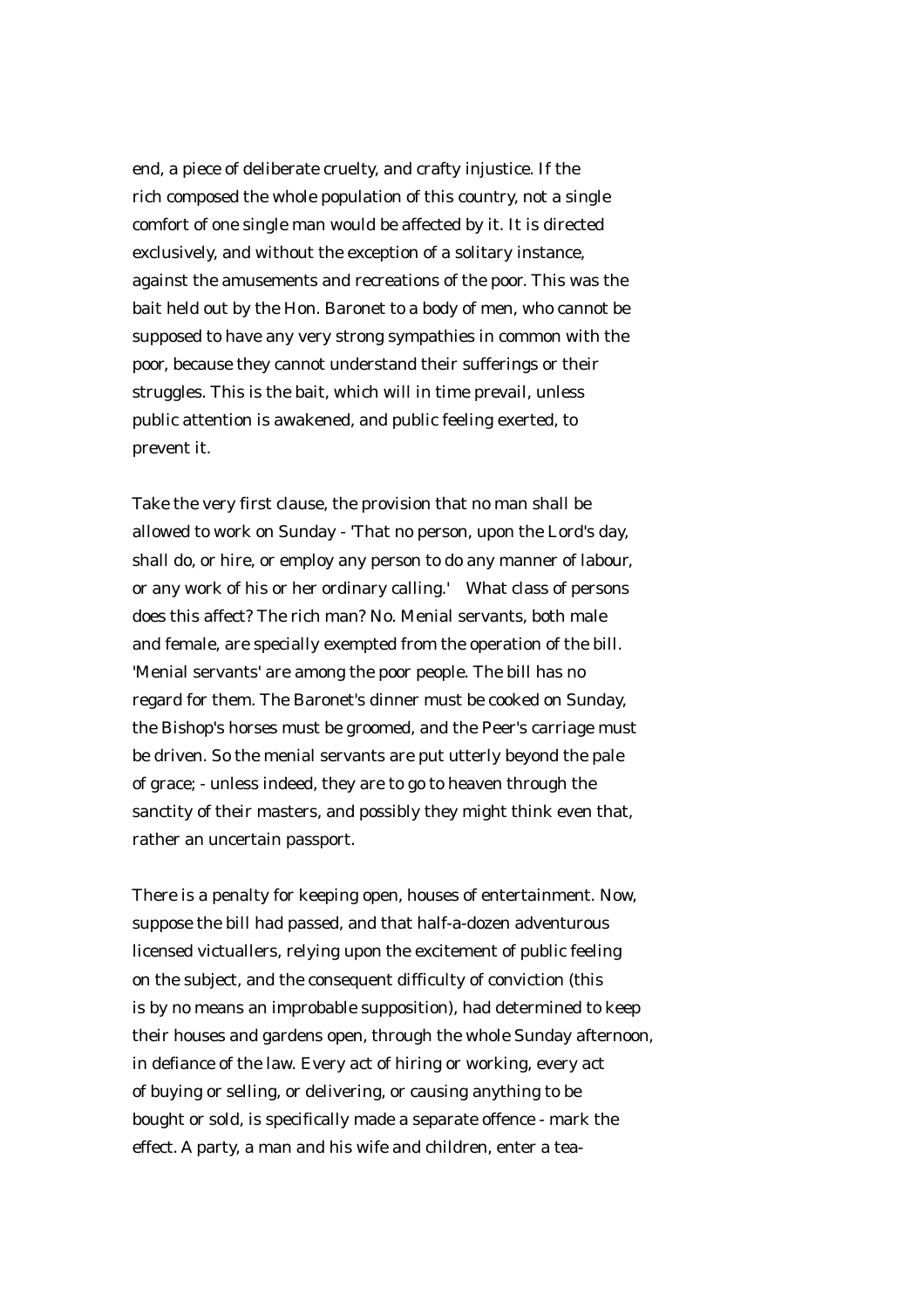garden, and the informer stations himself in the next box, from whence he can see and hear everything that passes. 'Waiter!' says the father. 'Yes. Sir.' 'Pint of the best ale!' 'Yes, Sir.' Away runs the waiter to the bar, and gets the ale from the landlord. Out comes the informer's note-book - penalty on the father for hiring, on the waiter for delivering, and on the landlord for selling, on the Lord's day. But it does not stop here. The waiter delivers the ale, and darts off, little suspecting the penalties in store for him. 'Hollo,' cries the father, 'waiter!' 'Yes, Sir.' 'Just get this little boy a biscuit, will you?' 'Yes, Sir.' Off runs the waiter again, and down goes another case of hiring, another case of delivering, and another case of selling; and so it would go on AD INFINITUM, the sum and substance of the matter being, that every time a man or woman cried 'Waiter!' on Sunday, he or she would be fined not less than forty shillings, nor more than a hundred; and every time a waiter replied, 'Yes, Sir,' he and his master would be fined in the same amount: with the addition of a new sort of window duty on the landlord, to wit, a tax of twenty shillings an hour for every hour beyond the first one, during which he should have his shutters down on the Sabbath.

With one exception, there are perhaps no clauses in the whole bill, so strongly illustrative of its partial operation, and the intention of its framer, as those which relate to travelling on Sunday. Penalties of ten, twenty, and thirty pounds, are mercilessly imposed upon coach proprietors who shall run their coaches on the Sabbath; one, two, and ten pounds upon those who hire, or let to hire, horses and carriages upon the Lord's day, but not one syllable about those who have no necessity to hire, because they have carriages and horses of their own; not one word of a penalty on liveried coachmen and footmen. The whole of the saintly venom is directed against the hired cabriolet, the humble fly, or the rumbling hackney-coach, which enables a man of the poorer class to escape for a few hours from the smoke and dirt, in the midst of which he has been confined throughout the week: while the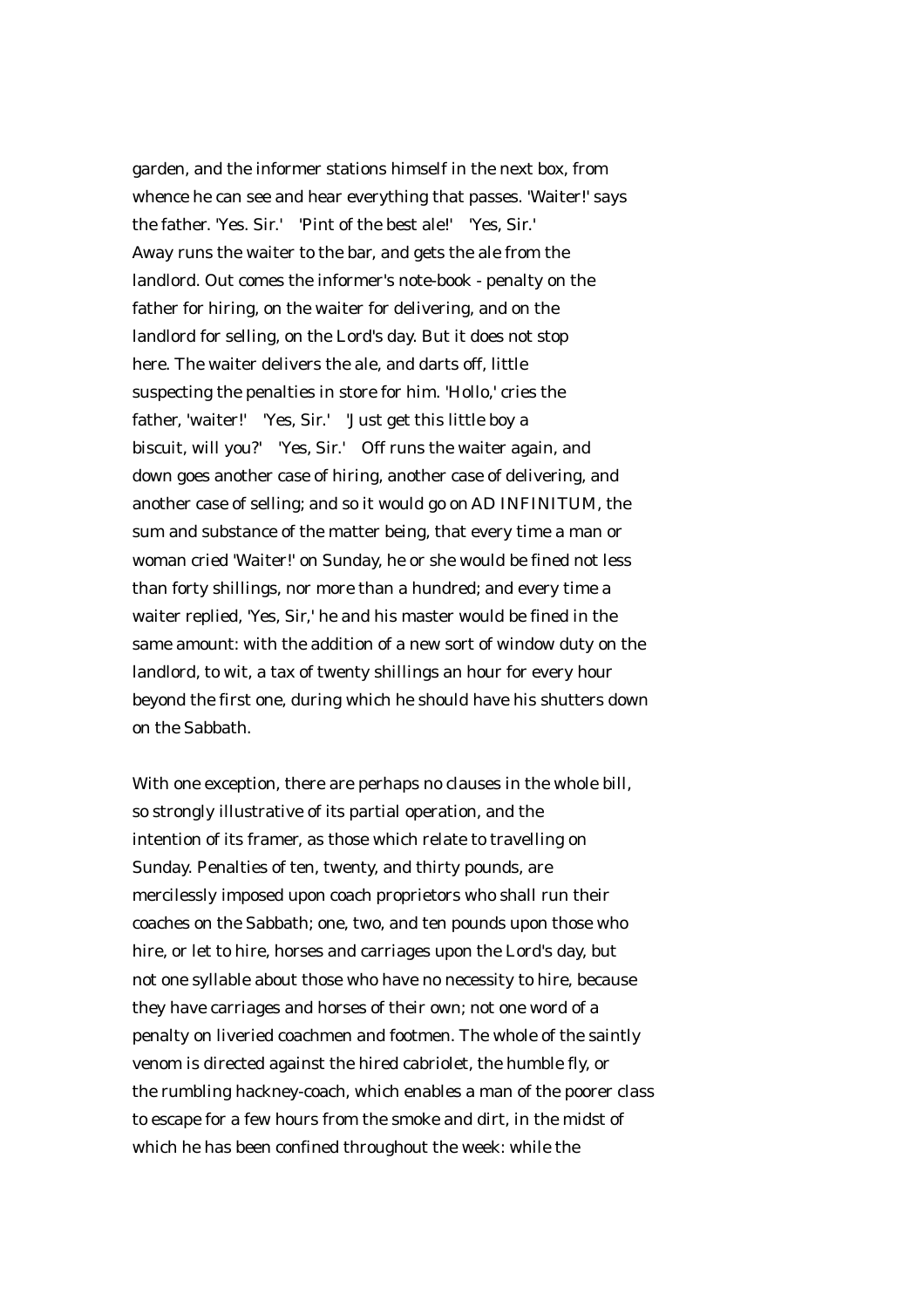escutcheoned carriage and the dashing cab, may whirl their wealthy owners to Sunday feasts and private oratorios, setting constables, informers, and penalties, at defiance. Again, in the description of the places of public resort which it is rendered criminal to attend on Sunday, there are no words comprising a very fashionable promenade. Public discussions, public debates, public lectures and speeches, are cautiously guarded against; for it is by their means that the people become enlightened enough to deride the last efforts of bigotry and superstition. There is a stringent provision for punishing the poor man who spends an hour in a newsroom, but there is nothing to prevent the rich one from lounging away the day in the Zoological Gardens.

There is, in four words, a mock proviso, which affects to forbid travelling 'with any animal' on the Lord's day. This, however, is revoked, as relates to the rich man, by a subsequent provision. We have then a penalty of not less than fifty, nor more than one hundred pounds, upon any person participating in the control, or having the command of any vessel which shall commence her voyage on the Lord's day, should the wind prove favourable. The next time this bill is brought forward (which will no doubt be at an early period of the next session of Parliament) perhaps it will be better to amend this clause by declaring, that from and after the passing of the act, it shall be deemed unlawful for the wind to blow at all upon the Sabbath. It would remove a great deal of temptation from the owners and captains of vessels.

The reader is now in possession of the principal enacting clauses of Sir Andrew Agnew's bill, with the exception of one, for preventing the killing or taking of 'FISH, OR OTHER WILD ANIMALS,' and the ordinary provisions which are inserted for form's sake in all acts of Parliament. I now beg his attention to the clauses of exemption.

They are two in number. The first exempts menial servants from any rest, and all poor men from any recreation: outlaws a milkman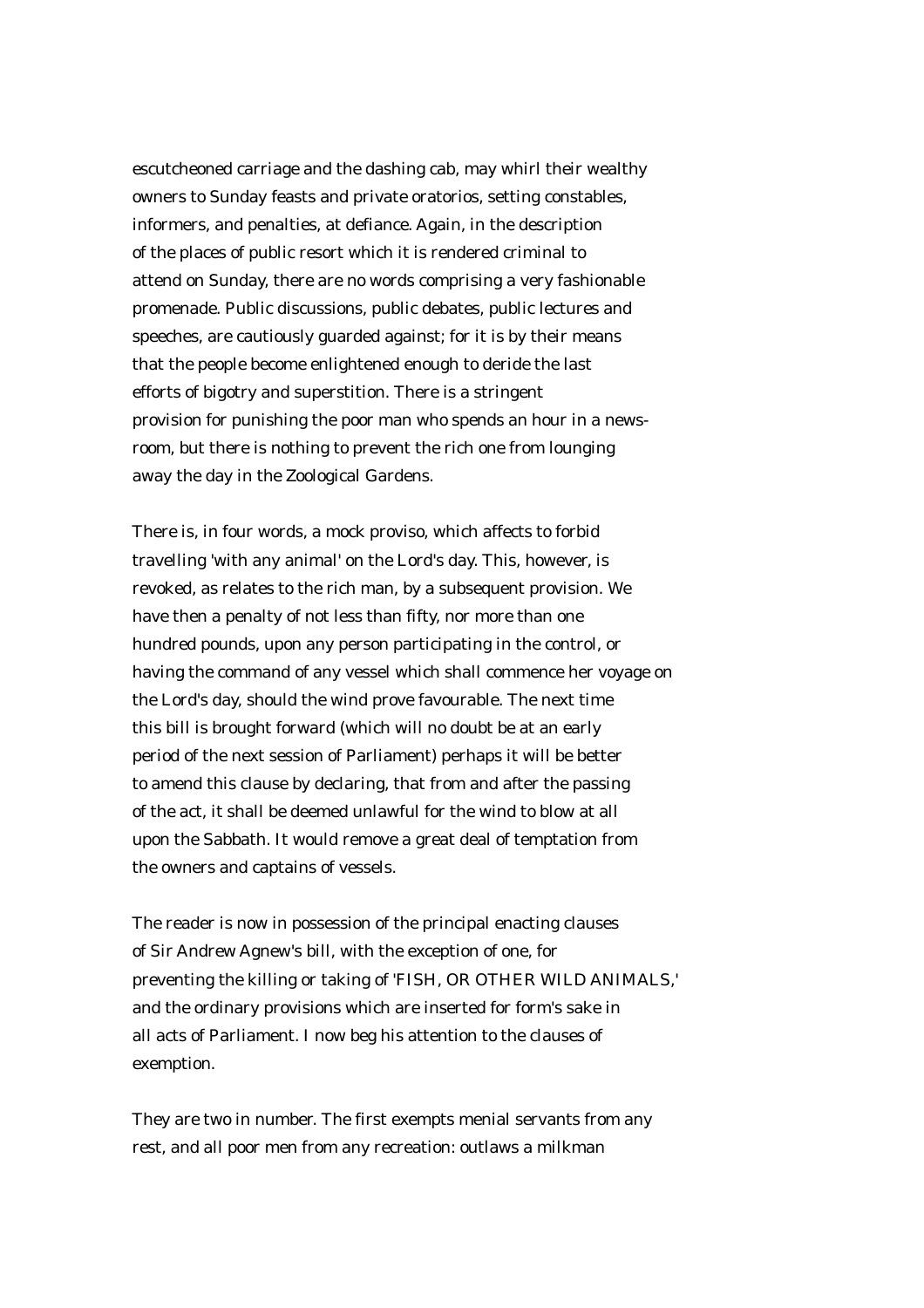after nine o'clock in the morning, and makes eating-houses lawful for only two hours in the afternoon; permits a medical man to use his carriage on Sunday, and declares that a clergyman may either use his own, or hire one.

The second is artful, cunning, and designing; shielding the rich man from the possibility of being entrapped, and affecting at the same time, to have a tender and scrupulous regard, for the interests of the whole community. It declares, 'that nothing in this act contained, shall extend to works of piety, charity, or necessity.'

What is meant by the word 'necessity' in this clause? Simply this - that the rich man shall be at liberty to make use of all the splendid luxuries he has collected around him, on any day in the week, because habit and custom have rendered them 'necessary' to his easy existence; but that the poor man who saves his money to provide some little pleasure for himself and family at lengthened intervals, shall not be permitted to enjoy it. It is not 'necessary' to him:- Heaven knows, he very often goes long enough without it. This is the plain English of the clause. The carriage and pair of horses, the coachman, the footman, the helper, and the groom, are 'necessary' on Sundays, as on other days, to the bishop and the nobleman; but the hackney-coach, the hired gig, or the taxed cart, cannot possibly be 'necessary' to the working-man on Sunday, for he has it not at other times. The sumptuous dinner and the rich wines, are 'necessaries' to a great man in his own mansion: but the pint of beer and the plate of meat, degrade the national character in an eating-house.

Such is the bill for promoting the true and sincere worship of God according to his Holy Will, and for protecting every class of society against being required to sacrifice their health and comfort on the Sabbath. Instances in which its operation would be as unjust as it would be absurd, might be multiplied to an endless amount; but it is sufficient to place its leading provisions before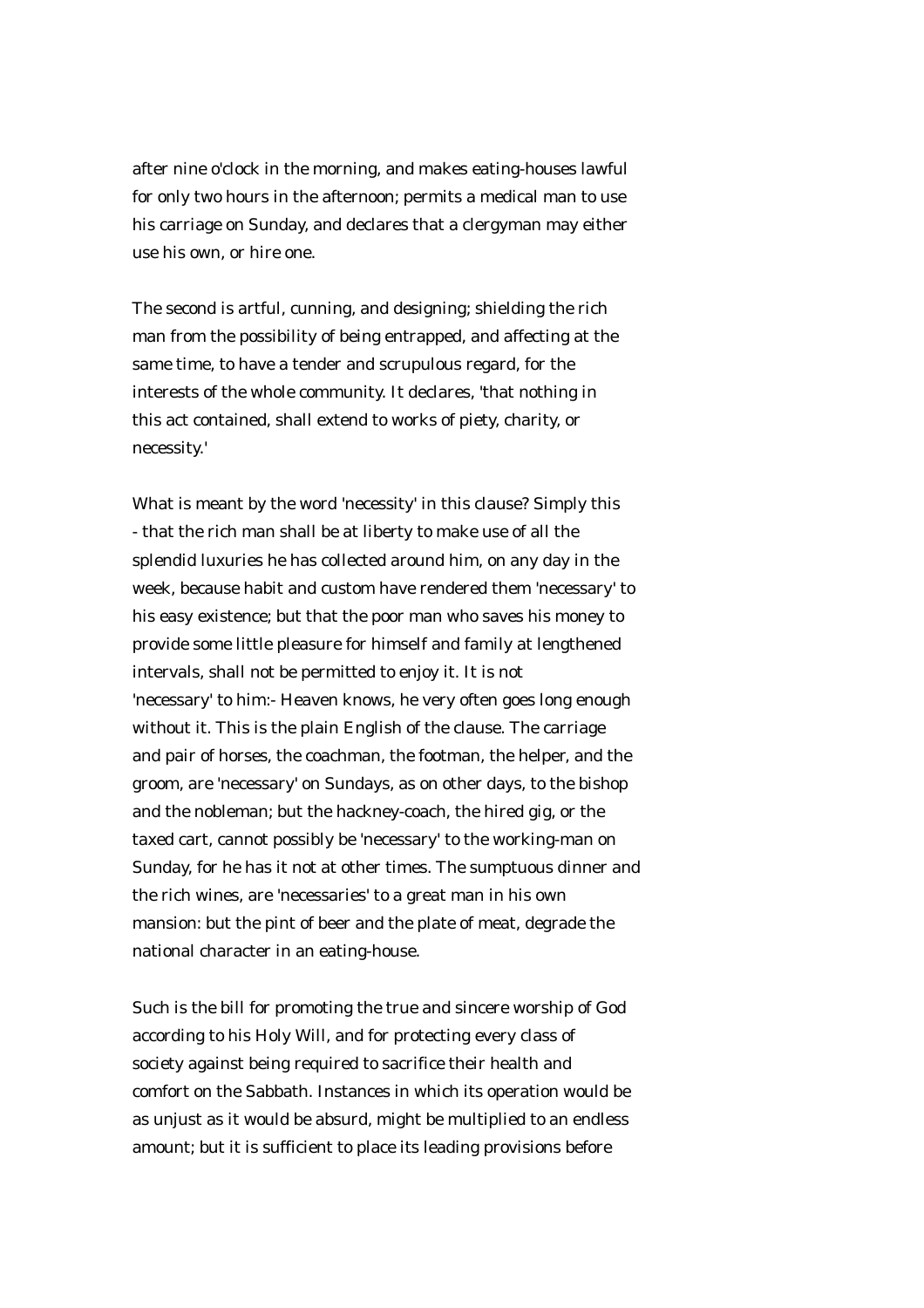the reader. In doing so, I have purposely abstained from drawing upon the imagination for possible cases; the provisions to which I have referred, stand in so many words upon the bill as printed by order of the House of Commons; and they can neither be disowned, nor explained away.

Let us suppose such a bill as this, to have actually passed both branches of the legislature; to have received the royal assent; and to have come into operation. Imagine its effect in a great city like London.

Sunday comes, and brings with it a day of general gloom and austerity. The man who has been toiling hard all the week, has been looking towards the Sabbath, not as to a day of rest from labour, and healthy recreation, but as one of grievous tyranny and grinding oppression. The day which his Maker intended as a blessing, man has converted into a curse. Instead of being hailed by him as his period of relaxation, he finds it remarkable only as depriving him of every comfort and enjoyment. He has many children about him, all sent into the world at an early age, to struggle for a livelihood; one is kept in a warehouse all day, with an interval of rest too short to enable him to reach home, another walks four or five miles to his employment at the docks, a third earns a few shillings weekly, as an errand boy, or office messenger; and the employment of the man himself, detains him at some distance from his home from morning till night. Sunday is the only day on which they could all meet together, and enjoy a homely meal in social comfort; and now they sit down to a cold and cheerless dinner: the pious guardians of the man's salvation having, in their regard for the welfare of his precious soul, shut up the bakers' shops. The fire blazes high in the kitchen chimney of these well-fed hypocrites, and the rich steams of the savoury dinner scent the air. What care they to be told that this class of men have neither a place to cook in - nor means to bear the expense, if they had?

Look into your churches - diminished congregations, and scanty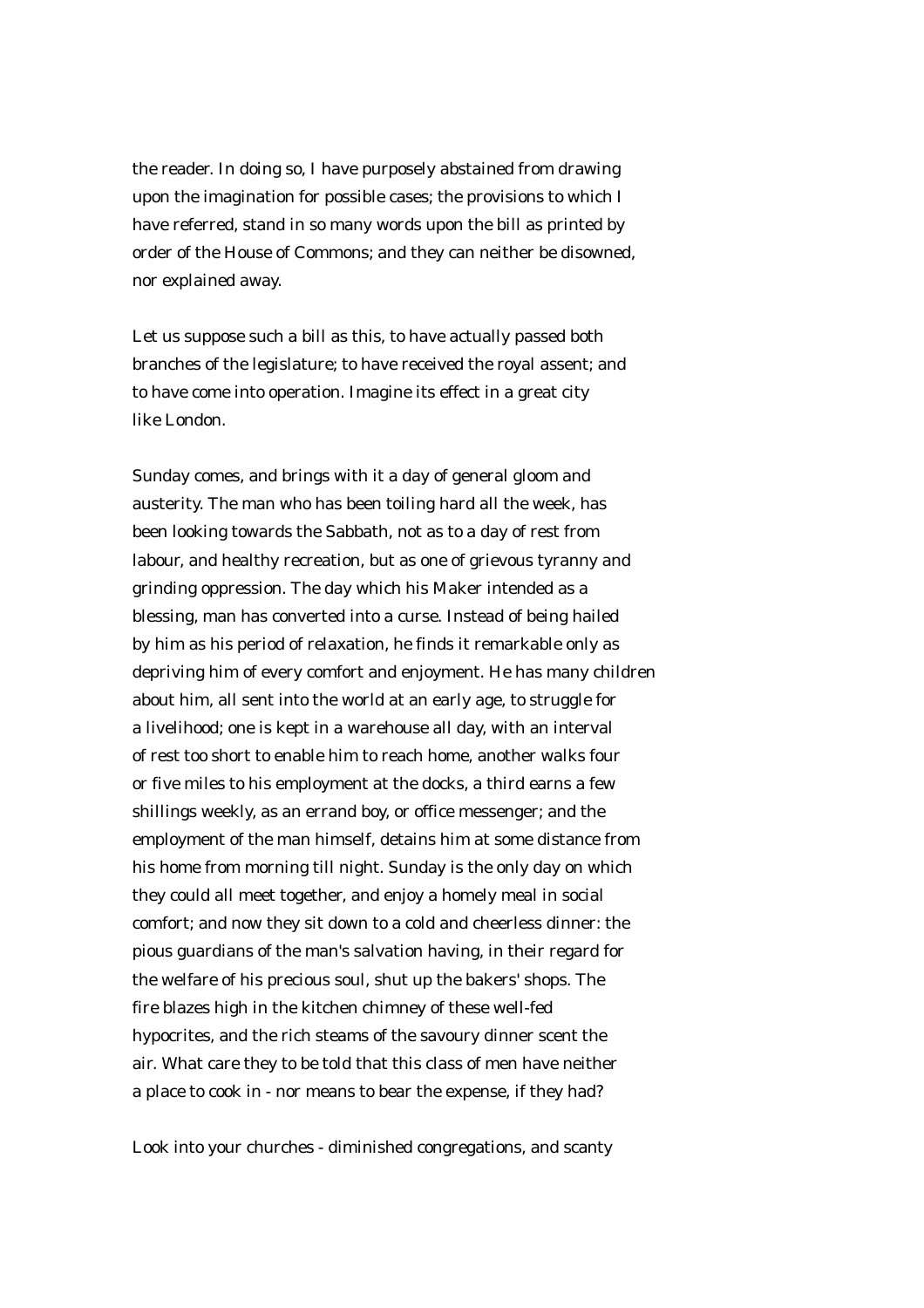attendance. People have grown sullen and obstinate, and are becoming disgusted with the faith which condemns them to such a day as this, once in every seven. And as you cannot make people religious by Act of Parliament, or force them to church by constables, they display their feeling by staying away.

Turn into the streets, and mark the rigid gloom that reigns over everything around. The roads are empty, the fields are deserted, the houses of entertainment are closed. Groups of filthy and discontented-looking men, are idling about at the street corners, or sleeping in the sun; but there are no decently-dressed people of the poorer class, passing to and fro. Where should they walk to? It would take them an hour, at least, to get into the fields, and when they reached them, they could procure neither bite nor sup, without the informer and the penalty. Now and then, a carriage rolls smoothly on, or a well-mounted horseman, followed by a liveried attendant, canters by; but with these exceptions, all is as melancholy and quiet as if a pestilence had fallen on the city.

Bend your steps through the narrow and thickly-inhabited streets, and observe the sallow faces of the men and women who are lounging at the doors, or lolling from the windows. Regard well the closeness of these crowded rooms, and the noisome exhalations that rise from the drains and kennels; and then laud the triumph of religion and morality, which condemns people to drag their lives out in such stews as these, and makes it criminal for them to eat or drink in the fresh air, or under the clear sky. Here and there, from some half-opened window, the loud shout of drunken revelry strikes upon the ear, and the noise of oaths and quarrelling - the effect of the close and heated atmosphere - is heard on all sides. See how the men all rush to join the crowd that are making their way down the street, and how loud the execrations of the mob become as they draw nearer. They have assembled round a little knot of constables, who have seized the stock-in-trade, heinously exposed on Sunday, of some miserable walking-stick seller, who follows clamouring for his property. The dispute grows warmer and fiercer,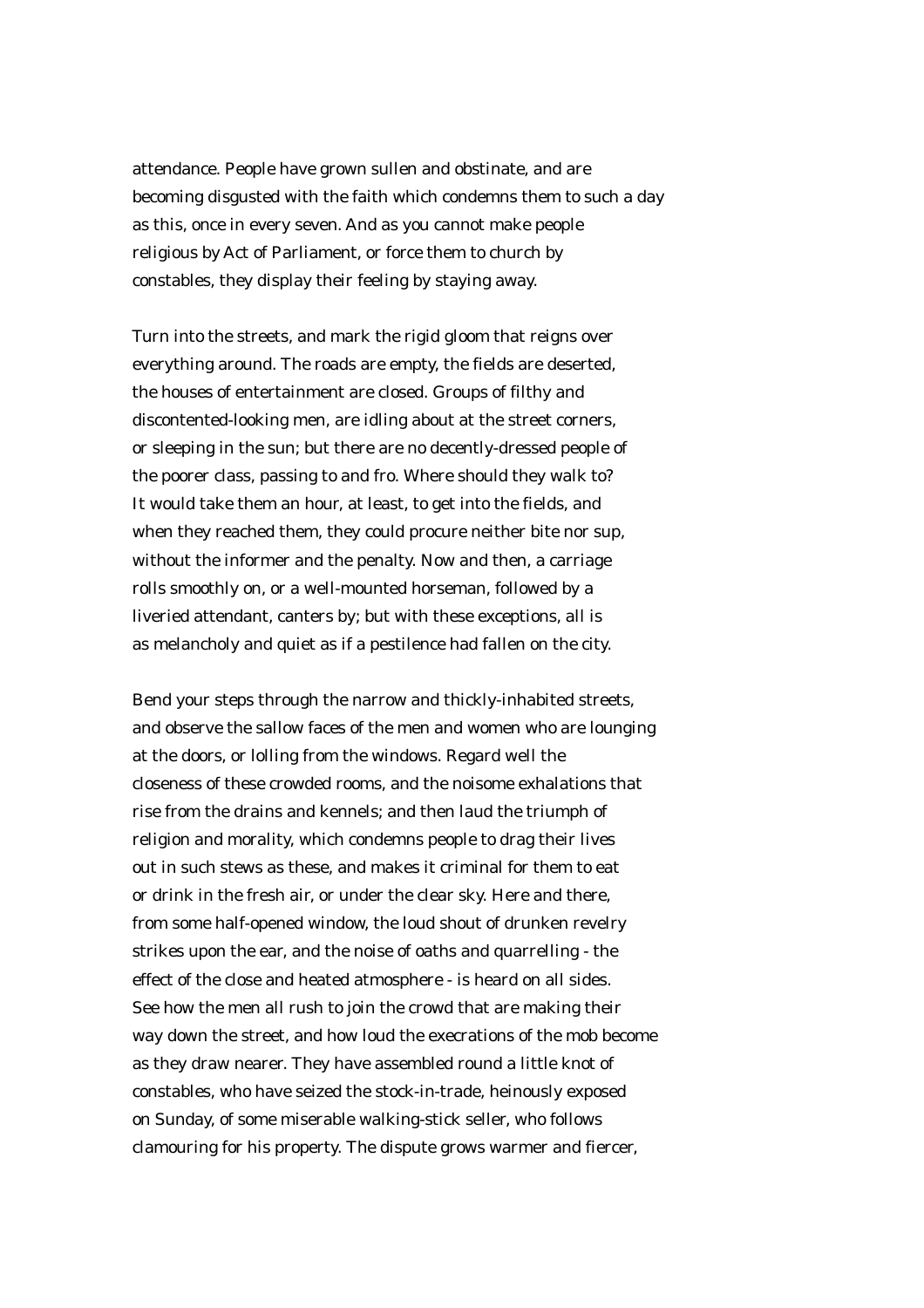until at last some of the more furious among the crowd, rush forward to restore the goods to their owner. A general conflict takes place; the sticks of the constables are exercised in all directions; fresh assistance is procured; and half a dozen of the assailants are conveyed to the station-house, struggling, bleeding, and cursing. The case is taken to the police-office on the following morning; and after a frightful amount of perjury on both sides, the men are sent to prison for resisting the officers, their families to the workhouse to keep them from starving: and there they both remain for a month afterwards, glorious trophies of the sanctified enforcement of the Christian Sabbath. Add to such scenes as these, the profligacy, idleness, drunkenness, and vice, that will be committed to an extent which no man can foresee, on Monday, as an atonement for the restraint of the preceding day; and you have a very faint and imperfect picture of the religious effects of this Sunday legislation, supposing it could ever be forced upon the people.

But let those who advocate the cause of fanaticism, reflect well upon the probable issue of their endeavours. They may by perseverance, succeed with Parliament. Let them ponder on the probability of succeeding with the people. You may deny the concession of a political question for a time, and a nation will bear it patiently. Strike home to the comforts of every man's fireside - tamper with every man's freedom and liberty - and one month, one week, may rouse a feeling abroad, which a king would gladly yield his crown to quell, and a peer would resign his coronet to allay.

It is the custom to affect a deference for the motives of those who advocate these measures, and a respect for the feelings by which they are actuated. They do not deserve it. If they legislate in ignorance, they are criminal and dishonest; if they do so with their eyes open, they commit wilful injustice; in either case, they bring religion into contempt. But they do NOT legislate in ignorance. Public prints, and public men, have pointed out to them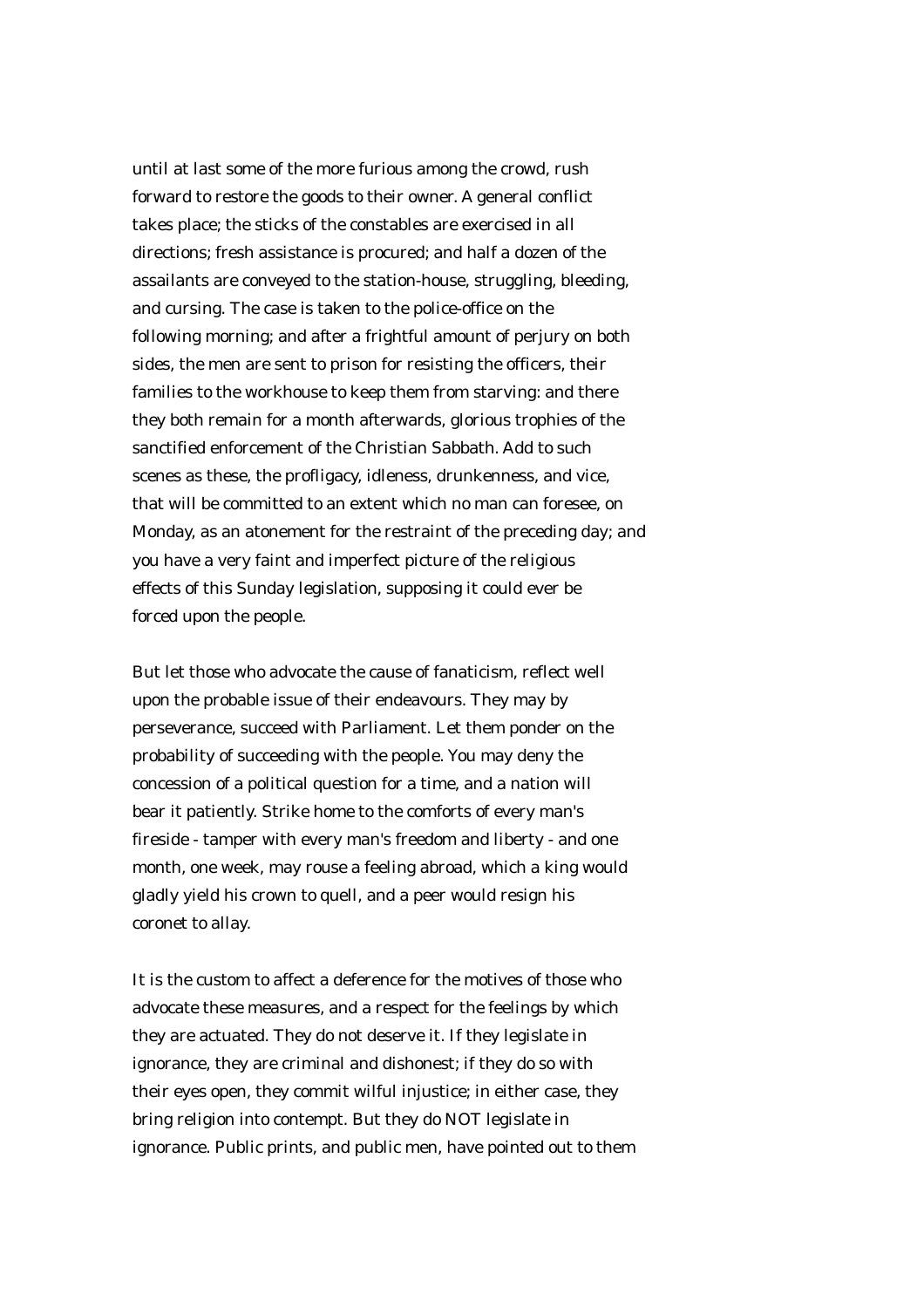again and again, the consequences of their proceedings. If they persist in thrusting themselves forward, let those consequences rest upon their own heads, and let them be content to stand upon their own merits.

It may be asked, what motives can actuate a man who has so little regard for the comfort of his fellow-beings, so little respect for their wants and necessities, and so distorted a notion of the beneficence of his Creator. I reply, an envious, heartless, illconditioned dislike to seeing those whom fortune has placed below him, cheerful and happy - an intolerant confidence in his own high worthiness before God, and a lofty impression of the demerits of others - pride, selfish pride, as inconsistent with the spirit of Christianity itself, as opposed to the example of its Founder upon earth.

To these may be added another class of men - the stern and gloomy enthusiasts, who would make earth a hell, and religion a torment: men who, having wasted the earlier part of their lives in dissipation and depravity, find themselves when scarcely past its meridian, steeped to the neck in vice, and shunned like a loathsome disease. Abandoned by the world, having nothing to fall back upon, nothing to remember but time mis-spent, and energies misdirected, they turn their eyes and not their thoughts to Heaven, and delude themselves into the impious belief, that in denouncing the lightness of heart of which they cannot partake, and the rational pleasures from which they never derived enjoyment, they are more than remedying the sins of their old career, and - like the founders of monasteries and builders of churches, in ruder days establishing a good set claim upon their Maker.

## CHAPTER III - AS IT MIGHT BE MADE

The supporters of Sabbath Bills, and more especially the extreme class of Dissenters, lay great stress upon the declarations occasionally made by criminals from the condemned cell or the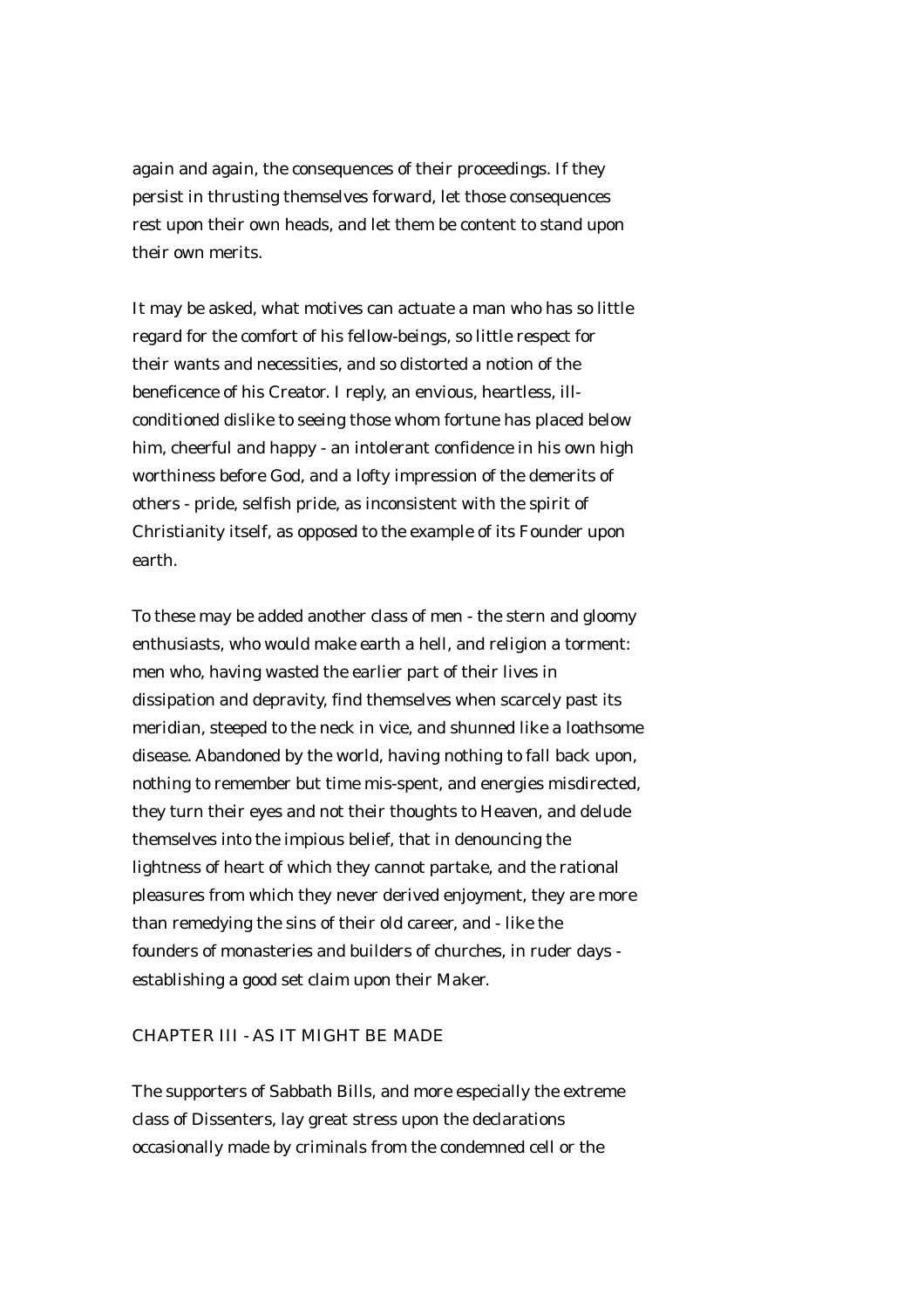scaffold, that to Sabbath-breaking they attribute their first deviation from the path of rectitude; and they point to these statements, as an incontestable proof of the evil consequences which await a departure from that strict and rigid observance of the Sabbath, which they uphold. I cannot help thinking that in this, as in almost every other respect connected with the subject, there is a considerable degree of cant, and a very great deal of wilful blindness. If a man be viciously disposed - and with very few exceptions, not a man dies by the executioner's hands, who has not been in one way or other a most abandoned and profligate character for many years - if a man be viciously disposed, there is no doubt that he will turn his Sunday to bad account, that he will take advantage of it, to dissipate with other bad characters as vile as himself; and that in this way, he may trace his first yielding to temptation, possibly his first commission of crime, to an infringement of the Sabbath. But this would be an argument against any holiday at all. If his holiday had been Wednesday instead of Sunday, and he had devoted it to the same improper uses, it would have been productive of the same results. It is too much to judge of the character of a whole people, by the confessions of the very worst members of society. It is not fair, to cry down things which are harmless in themselves, because evil-disposed men may turn them to bad account. Who ever thought of deprecating the teaching poor people to write, because some porter in a warehouse had committed forgery? Or into what man's head did it ever enter, to prevent the crowding of churches, because it afforded a temptation for the picking of pockets?

When the Book of Sports, for allowing the peasantry of England to divert themselves with certain games in the open air, on Sundays, after evening service, was published by Charles the First, it is needless to say the English people were comparatively rude and uncivilised. And yet it is extraordinary to how few excesses it gave rise, even in that day, when men's minds were not enlightened, or their passions moderated, by the influence of education and refinement. That some excesses were committed through its means,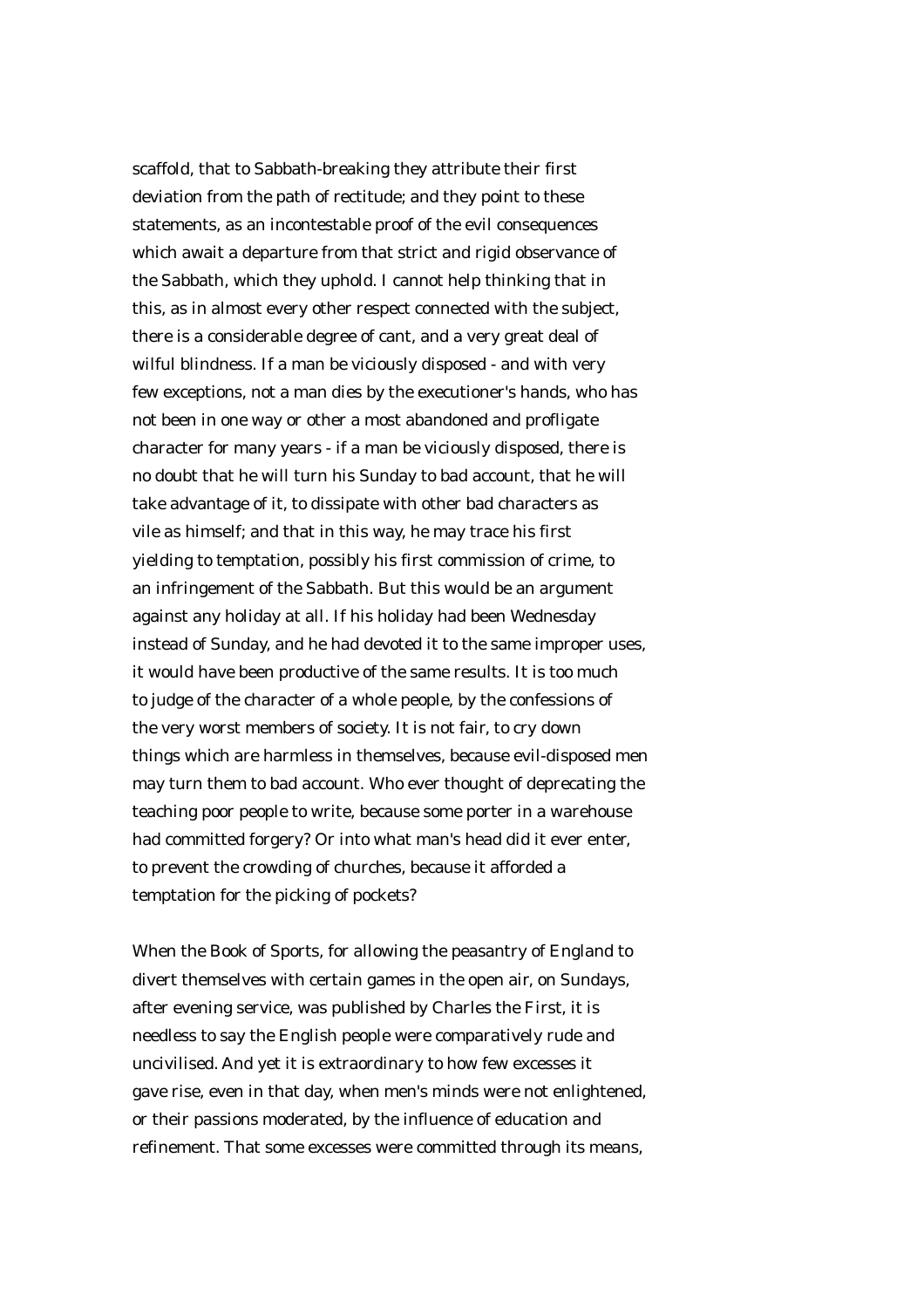in the remoter parts of the country, and that it was discontinued in those places, in consequence, cannot be denied: but generally speaking, there is no proof whatever on record, of its having had any tendency to increase crime, or to lower the character of the people.

The Puritans of that time, were as much opposed to harmless recreations and healthful amusements as those of the present day, and it is amusing to observe that each in their generation, advance precisely the same description of arguments. In the British Museum, there is a curious pamphlet got up by the Agnews of Charles's time, entitled 'A Divine Tragedie lately acted, or a Collection of sundry memorable examples of God's Judgements upon Sabbath Breakers, and other like Libertines in their unlawful Sports, happening within the realme of England, in the compass only of two yeares last past, since the Booke (of Sports) was published, worthy to be knowne and considered of all men, especially such who are guilty of the sinne, or archpatrons thereof.' This amusing document, contains some fifty or sixty veritable accounts of balls of fire that fell into churchyards and upset the sporters, and sporters that quarrelled, and upset one another, and so forth: and among them is one anecdote containing an example of a rather different kind, which I cannot resist the temptation of quoting, as strongly illustrative of the fact, that this blinking of the question has not even the recommendation of novelty.

'A woman about Northampton, the same day that she heard the booke for sports read, went immediately, and having 3. pence in her purse, hired a fellow to goe to the next towne to fetch a Minstrell, who coming, she with others fell a dauncing, which continued within night; at which time shee was got with child, which at the birth shee murthering, was detected and apprehended, and being converted before the justice, shee confessed it, and withal told the occasion of it, saying it was her falling to sport on the Sabbath, upon the reading of the Booke, so as for this treble sinfull act, her presumptuous profaning of the Sabbath, wh.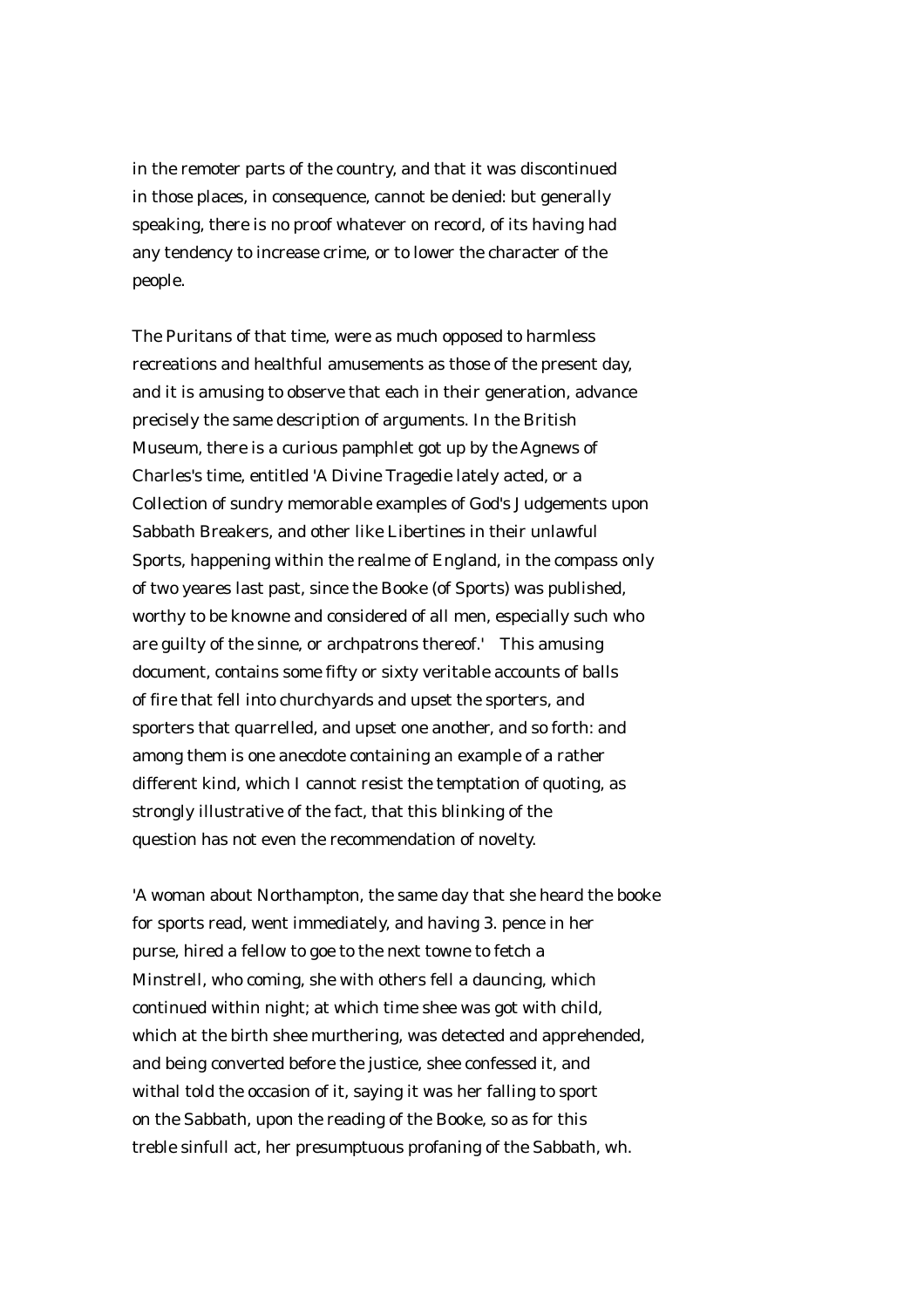brought her adultory and that murther. Shee was according to the Law both of God and man, put to death. Much sinne and misery followeth upon Sabbath-breaking.'

It is needless to say, that if the young lady near Northampton had 'fallen to sport' of such a dangerous description, on any other day but Sunday, the first result would probably have been the same: it never having been distinctly shown that Sunday is more favourable to the propagation of the human race than any other day in the week. The second result - the murder of the child - does not speak very highly for the amiability of her natural disposition; and the whole story, supposing it to have had any foundation at all, is about as much chargeable upon the Book of Sports, as upon the Book of Kings. Such 'sports' have taken place in Dissenting Chapels before now; but religion has never been blamed in consequence; nor has it been proposed to shut up the chapels on that account.

The question, then, very fairly arises, whether we have any reason to suppose that allowing games in the open air on Sundays, or even providing the means of amusement for the humbler classes of society on that day, would be hurtful and injurious to the character and morals of the people.

I was travelling in the west of England a summer or two back, and was induced by the beauty of the scenery, and the seclusion of the spot, to remain for the night in a small village, distant about seventy miles from London. The next morning was Sunday; and I walked out, towards the church. Groups of people - the whole population of the little hamlet apparently - were hastening in the same direction. Cheerful and good-humoured congratulations were heard on all sides, as neighbours overtook each other, and walked on in company. Occasionally I passed an aged couple, whose married daughter and her husband were loitering by the side of the old people, accommodating their rate of walking to their feeble pace, while a little knot of children hurried on before; stout young labourers in clean round frocks; and buxom girls with healthy,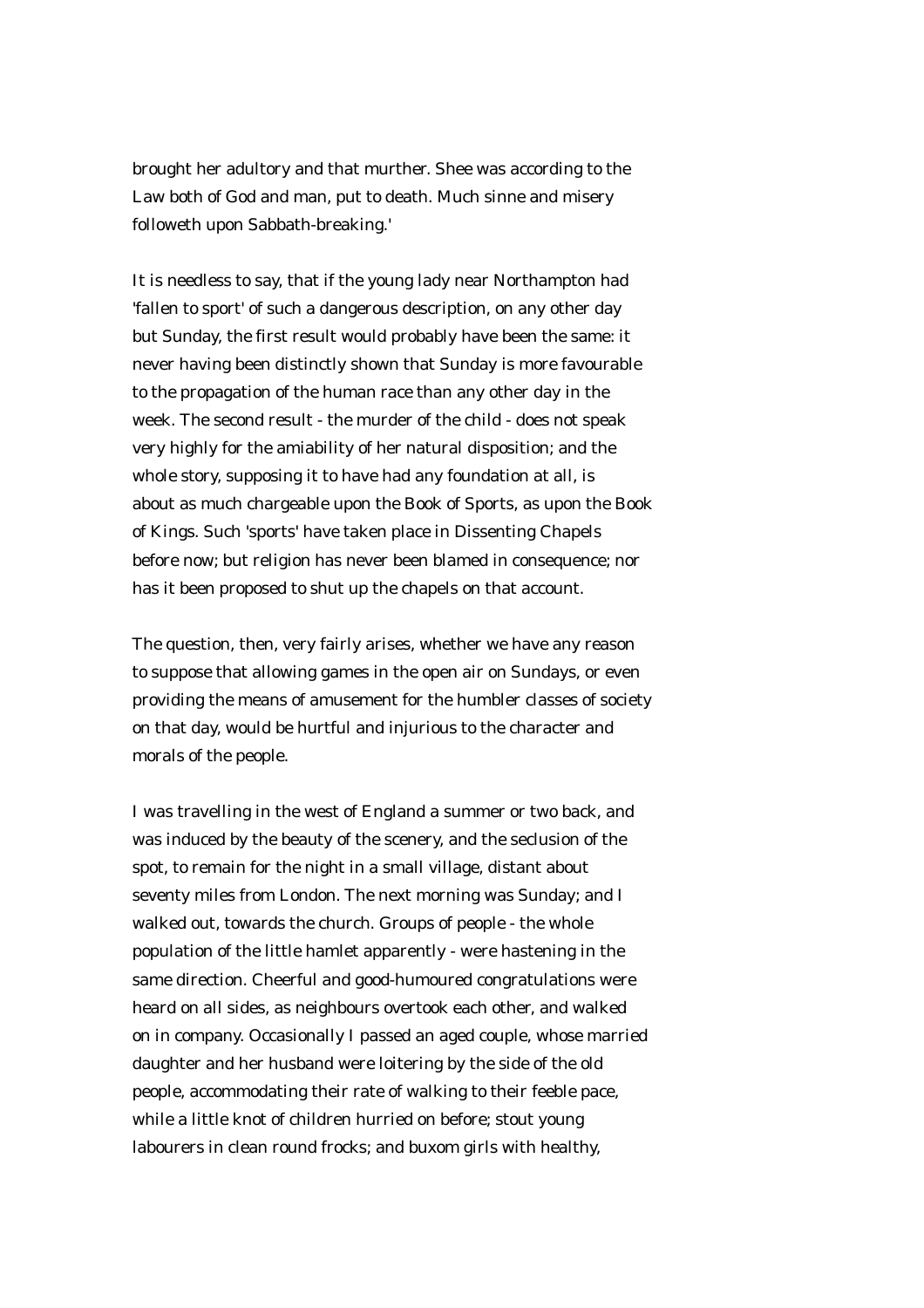laughing faces, were plentifully sprinkled about in couples, and the whole scene was one of quiet and tranquil contentment, irresistibly captivating. The morning was bright and pleasant, the hedges were green and blooming, and a thousand delicious scents were wafted on the air, from the wild flowers which blossomed on either side of the footpath. The little church was one of those venerable simple buildings which abound in the English counties; half overgrown with moss and ivy, and standing in the centre of a little plot of ground, which, but for the green mounds with which it was studded, might have passed for a lovely meadow. I fancied that the old clanking bell which was now summoning the congregation together, would seem less terrible when it rung out the knell of a departed soul, than I had ever deemed possible before - that the sound would tell only of a welcome to calmness and rest, amidst the most peaceful and tranquil scene in nature.

I followed into the church - a low-roofed building with small arched windows, through which the sun's rays streamed upon a plain tablet on the opposite wall, which had once recorded names, now as undistinguishable on its worn surface, as were the bones beneath, from the dust into which they had resolved. The impressive service of the Church of England was spoken - not merely READ - by a greyheaded minister, and the responses delivered by his auditors, with an air of sincere devotion as far removed from affectation or display, as from coldness or indifference. The psalms were accompanied by a few instrumental performers, who were stationed in a small gallery extending across the church at the lower end, over the door: and the voices were led by the clerk, who, it was evident, derived no slight pride and gratification from this portion of the service. The discourse was plain, unpretending, and well adapted to the comprehension of the hearers. At the conclusion of the service, the villagers waited in the churchyard, to salute the clergyman as he passed; and two or three, I observed, stepped aside, as if communicating some little difficulty, and asking his advice. This, to guess from the homely bows, and other rustic expressions of gratitude, the old gentleman readily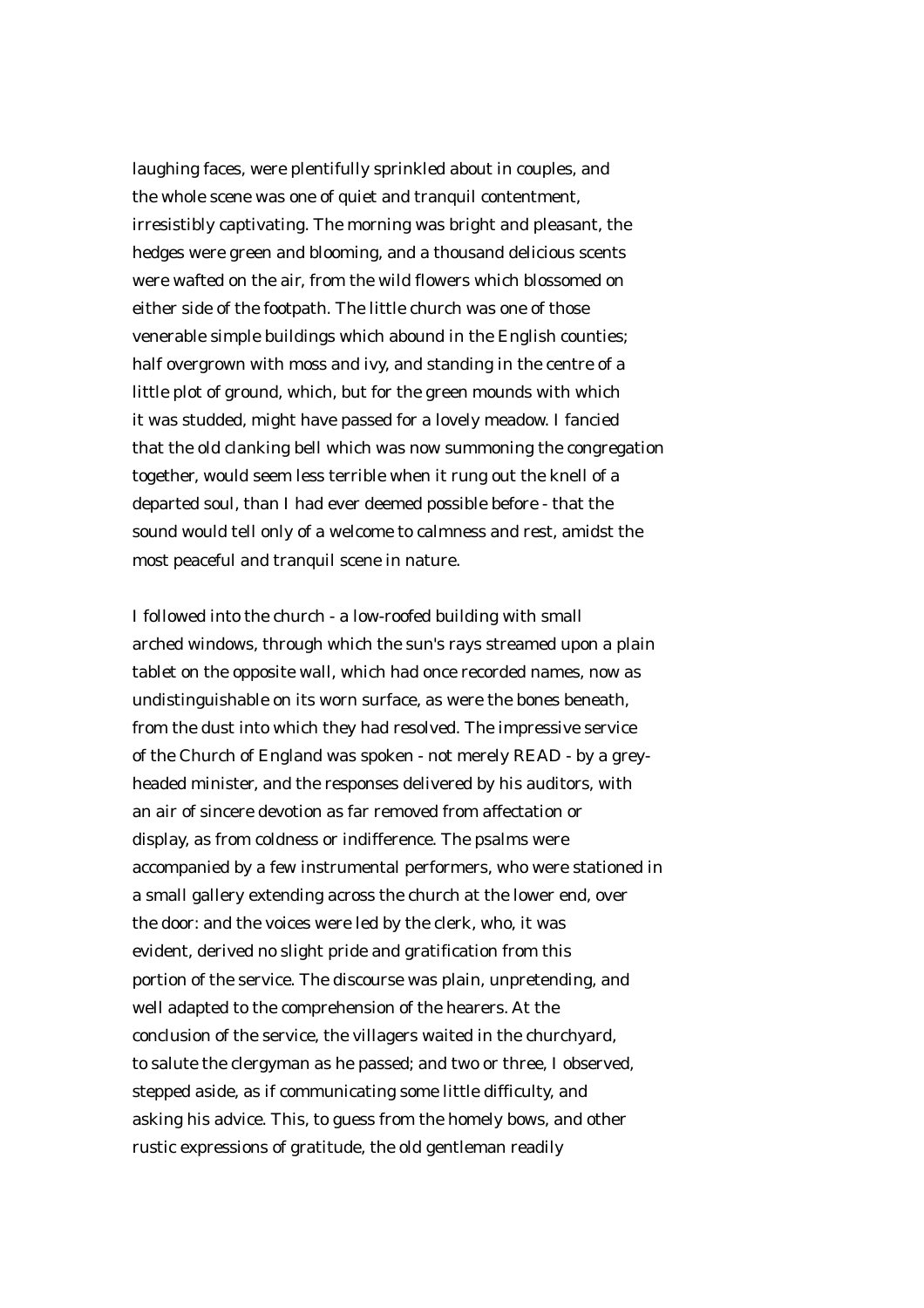conceded. He seemed intimately acquainted with the circumstances of all his parishioners; for I heard him inquire after one man's youngest child, another man's wife, and so forth; and that he was fond of his joke, I discovered from overhearing him ask a stout, fresh-coloured young fellow, with a very pretty bashful-looking girl on his arm, 'when those banns were to be put up?' - an inquiry which made the young fellow more fresh-coloured, and the girl more bashful, and which, strange to say, caused a great many other girls who were standing round, to colour up also, and look anywhere but in the faces of their male companions.

As I approached this spot in the evening about half an hour before sunset, I was surprised to hear the hum of voices, and occasionally a shout of merriment from the meadow beyond the churchyard; which I found, when I reached the stile, to be occasioned by a very animated game of cricket, in which the boys and young men of the place were engaged, while the females and old people were scattered about: some seated on the grass watching the progress of the game, and others sauntering about in groups of two or three, gathering little nosegays of wild roses and hedge flowers. I could not but take notice of one old man in particular, with a bright-eyed granddaughter by his side, who was giving a sunburnt young fellow some instructions in the game, which he received with an air of profound deference, but with an occasional glance at the girl, which induced me to think that his attention was rather distracted from the old gentleman's narration of the fruits of his experience. When it was his turn at the wicket, too, there was a glance towards the pair every now and then, which the old grandfather very complacently considered as an appeal to his judgment of a particular hit, but which a certain blush in the girl's face, and a downcast look of the bright eye, led me to believe was intended for somebody else than the old man, - and understood by somebody else, too, or I am much mistaken.

I was in the very height of the pleasure which the contemplation of this scene afforded me, when I saw the old clergyman making his way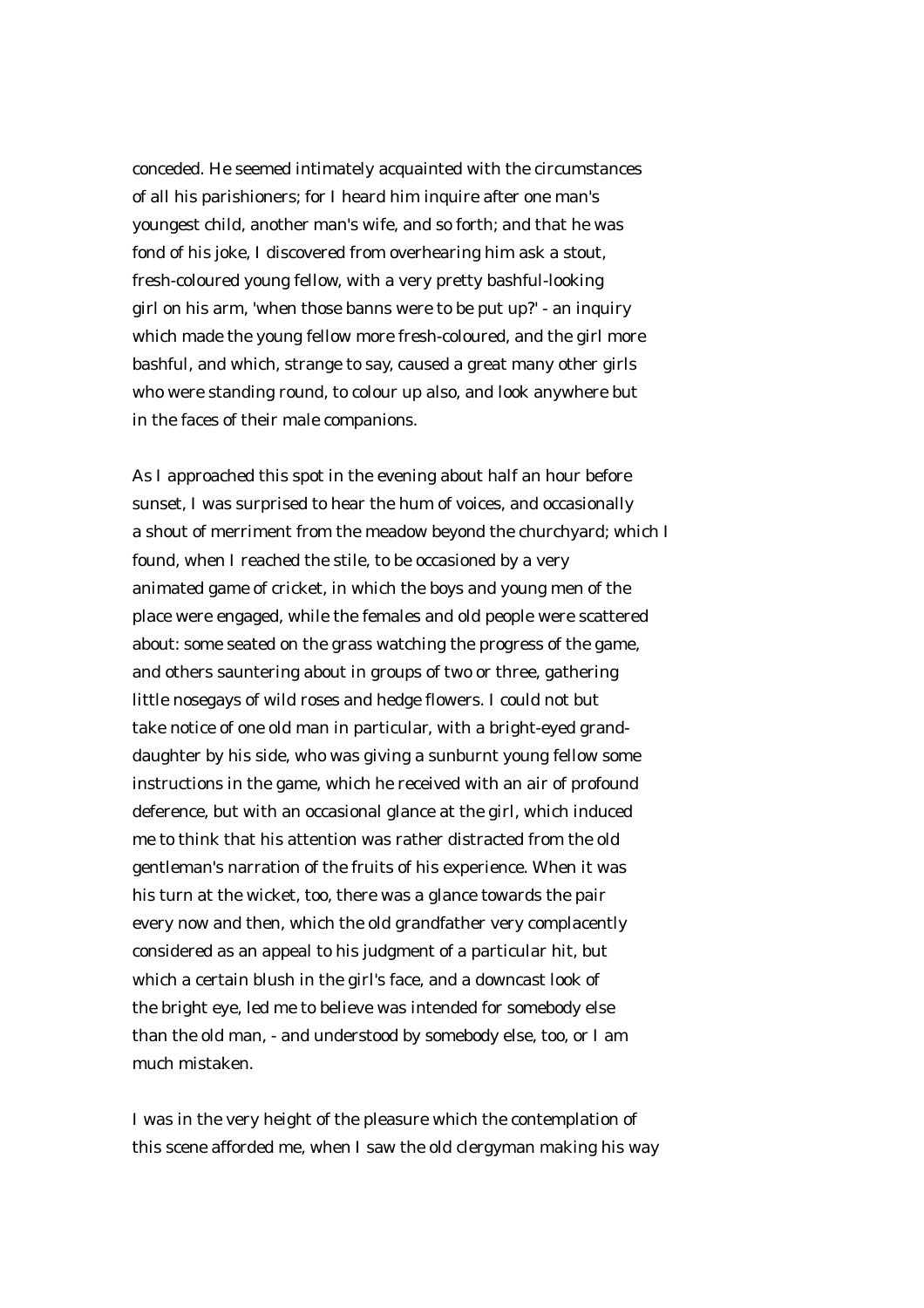towards us. I trembled for an angry interruption to the sport, and was almost on the point of crying out, to warn the cricketers of his approach; he was so close upon me, however, that I could do nothing but remain still, and anticipate the reproof that was preparing. What was my agreeable surprise to see the old gentleman standing at the stile, with his hands in his pockets, surveying the whole scene with evident satisfaction! And how dull I must have been, not to have known till my friend the grandfather (who, bythe-bye, said he had been a wonderful cricketer in his time) told me, that it was the clergyman himself who had established the whole thing: that it was his field they played in; and that it was he who had purchased stumps, bats, ball, and all!

It is such scenes as this, I would see near London, on a Sunday evening. It is such men as this, who would do more in one year to make people properly religious, cheerful, and contented, than all the legislation of a century could ever accomplish.

It will be said - it has been very often - that it would be matter of perfect impossibility to make amusements and exercises succeed in large towns, which may be very well adapted to a country population. Here, again, we are called upon to yield to bare assertions on matters of belief and opinion, as if they were established and undoubted facts. That there is a wide difference between the two cases, no one will be prepared to dispute; that the difference is such as to prevent the application of the same principle to both, no reasonable man, I think, will be disposed to maintain. The great majority of the people who make holiday on Sunday now, are industrious, orderly, and well-behaved persons. It is not unreasonable to suppose that they would be no more inclined to an abuse of pleasures provided for them, than they are to an abuse of the pleasures they provide for themselves; and if any people, for want of something better to do, resort to criminal practices on the Sabbath as at present observed, no better remedy for the evil can be imagined, than giving them the opportunity of doing something which will amuse them, and hurt nobody else.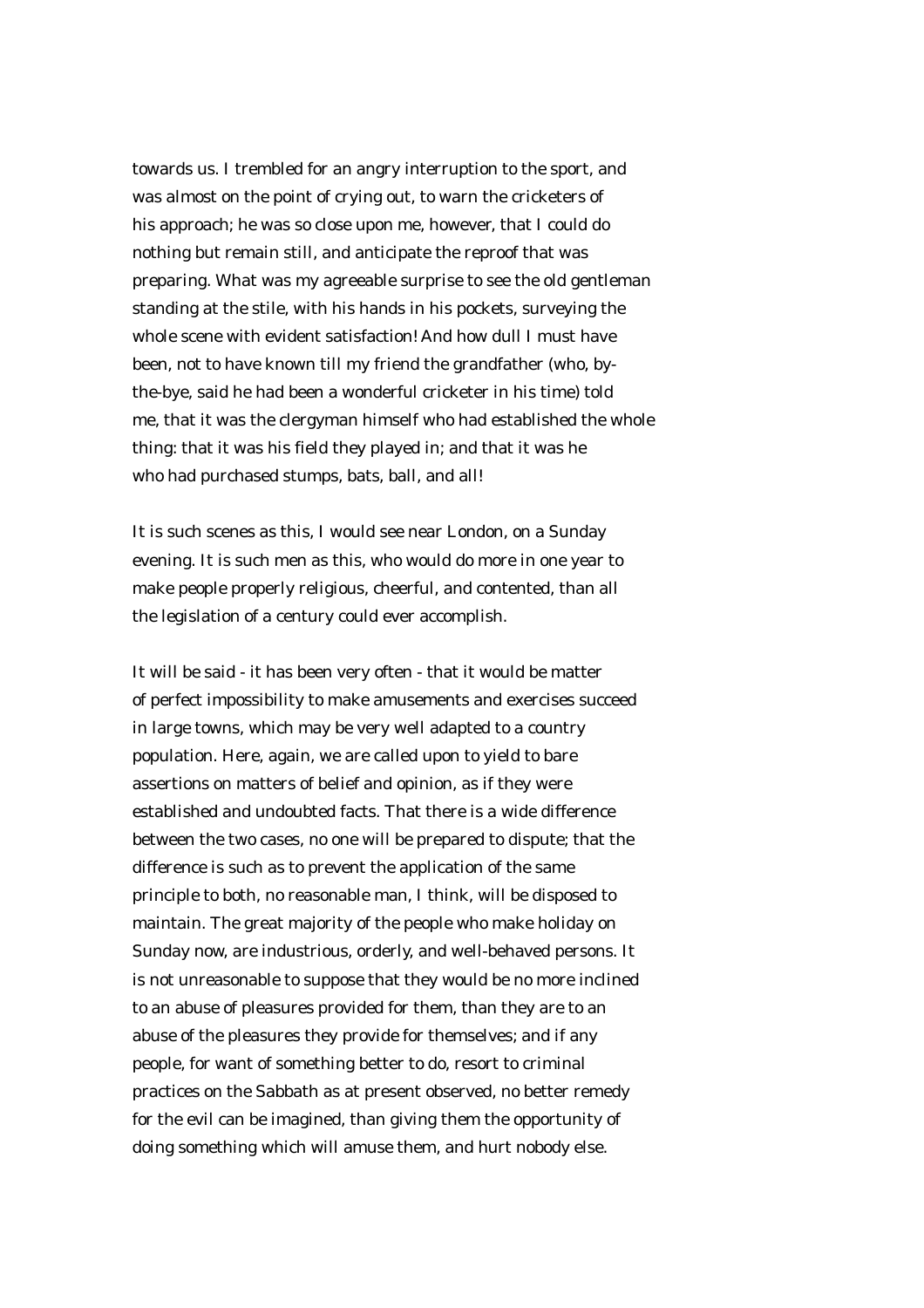The propriety of opening the British Museum to respectable people on Sunday, has lately been the subject of some discussion. I think it would puzzle the most austere of the Sunday legislators to assign any valid reason for opposing so sensible a proposition. The Museum contains rich specimens from all the vast museums and repositories of Nature, and rare and curious fragments of the mighty works of art, in bygone ages: all calculated to awaken contemplation and inquiry, and to tend to the enlightenment and improvement of the people. But attendants would be necessary, and a few men would be employed upon the Sabbath. They certainly would; but how many? Why, if the British Museum, and the National Gallery, and the Gallery of Practical Science, and every other exhibition in London, from which knowledge is to be derived and information gained, were to be thrown open on a Sunday afternoon, not fifty people would be required to preside over the whole: and it would take treble the number to enforce a Sabbath bill in any three populous parishes.

I should like to see some large field, or open piece of ground, in every outskirt of London, exhibiting each Sunday evening on a larger scale, the scene of the little country meadow. I should like to see the time arrive, when a man's attendance to his religious duties might be left to that religious feeling which most men possess in a greater or less degree, but which was never forced into the breast of any man by menace or restraint. I should like to see the time when Sunday might be looked forward to, as a recognised day of relaxation and enjoyment, and when every man might feel, what few men do now, that religion is not incompatible with rational pleasure and needful recreation.

How different a picture would the streets and public places then present! The museums, and repositories of scientific and useful inventions, would be crowded with ingenious mechanics and industrious artisans, all anxious for information, and all unable to procure it at any other time. The spacious saloons would be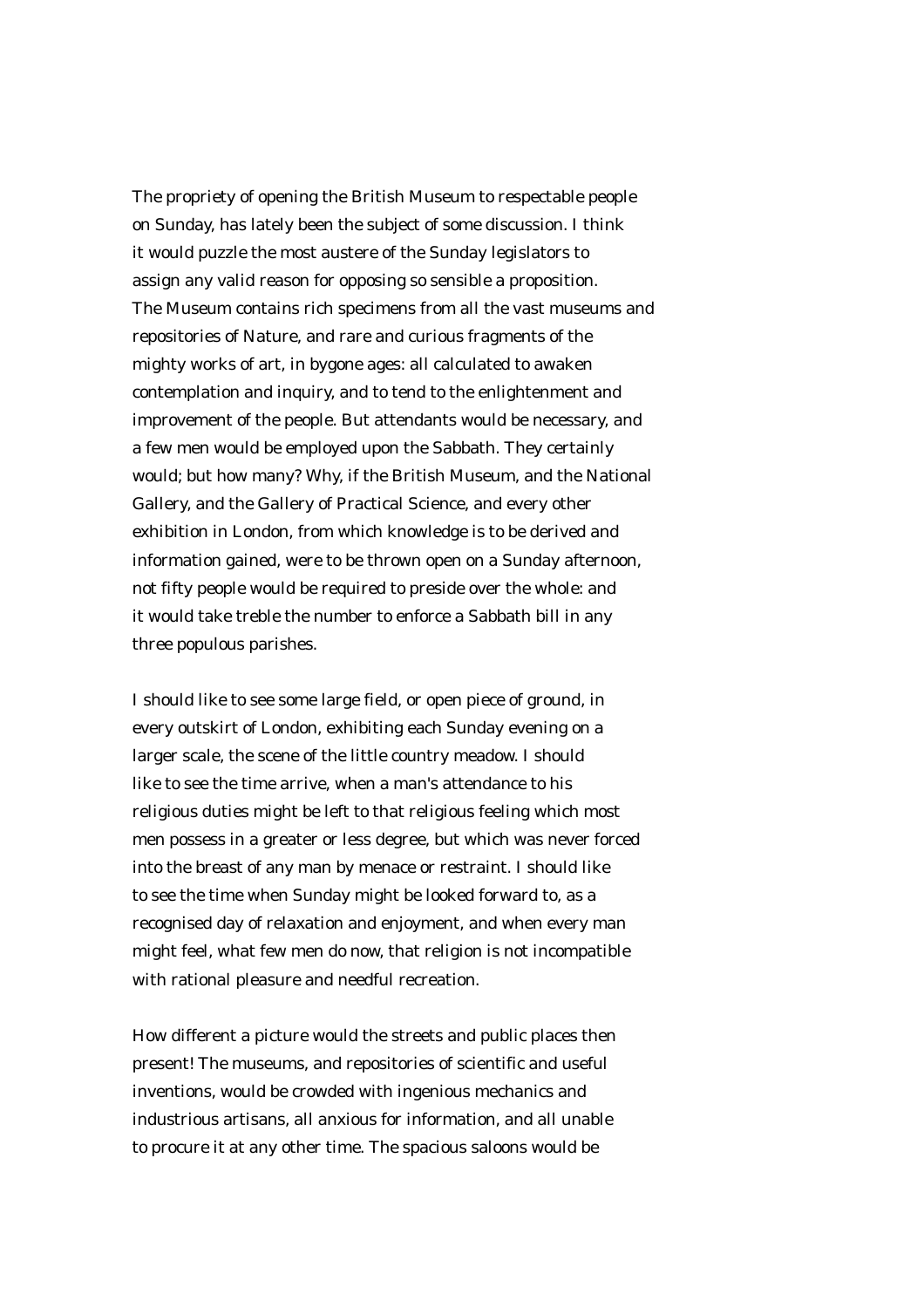swarming with practical men: humble in appearance, but destined, perhaps, to become the greatest inventors and philosophers of their age. The labourers who now lounge away the day in idleness and intoxication, would be seen hurrying along, with cheerful faces and clean attire, not to the close and smoky atmosphere of the publichouse but to the fresh and airy fields. Fancy the pleasant scene. Throngs of people, pouring out from the lanes and alleys of the metropolis, to various places of common resort at some short distance from the town, to join in the refreshing sports and exercises of the day - the children gambolling in crowds upon the grass, the mothers looking on, and enjoying themselves the little game they seem only to direct; other parties strolling along some pleasant walks, or reposing in the shade of the stately trees; others again intent upon their different amusements. Nothing should be heard on all sides, but the sharp stroke of the bat as it sent the ball skimming along the ground, the clear ring of the quoit, as it struck upon the iron peg: the noisy murmur of many voices, and the loud shout of mirth and delight, which would awaken the echoes far and wide, till the fields rung with it. The day would pass away, in a series of enjoyments which would awaken no painful reflections when night arrived; for they would be calculated to bring with them, only health and contentment. The young would lose that dread of religion, which the sour austerity of its professors too often inculcates in youthful bosoms; and the old would find less difficulty in persuading them to respect its observances. The drunken and dissipated, deprived of any excuse for their misconduct, would no longer excite pity but disgust. Above all, the more ignorant and humble class of men, who now partake of many of the bitters of life, and taste but few of its sweets, would naturally feel attachment and respect for that code of morality, which, regarding the many hardships of their station, strove to alleviate its rigours, and endeavoured to soften its asperity.

This is what Sunday might be made, and what it might be made without impiety or profanation. The wise and beneficent Creator